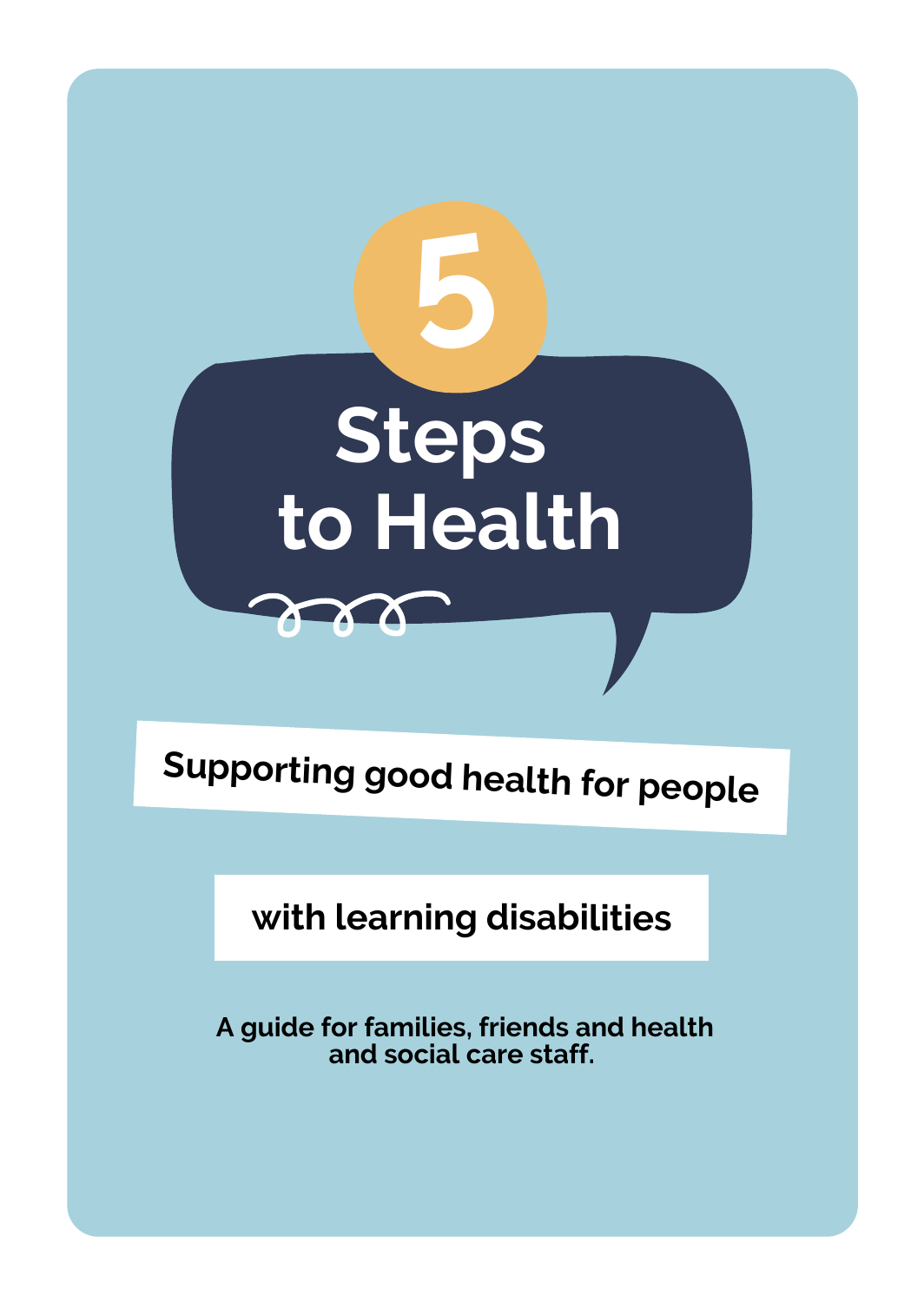#### Research Sources

The information and statistics used

in this booklet come from the LeDeR 2019, LeDeR 2018, NHS Digital, www.nhs.uk, Mencap's 'Treat Me Right!' Report, 2004, sepsistrust.org and Options' own research and data. Where statistics are used, their sources are noted at the bottom of the page.

#### A Note on Language

In this booklet we will use the phrase 'the person you support' and talk about your role as a supporter. This applies to family, friends and anyone else who is involved in the support of a person with a learning disability - whether in an official or unofficial capacity not just support workers.

When we refer to 'people we support', this means people who are supported by Options.

Some of the statistics we use will compare data between 'people with a learning disability', and 'the general population'. Generally, we find the idea of a 'general population' can be exclusionary. When it is used in this booklet it is used to convey secondary research concisely, so we do not skew the data. In the case of this booklet, the term 'general population' applies to people who do not have a learning disability.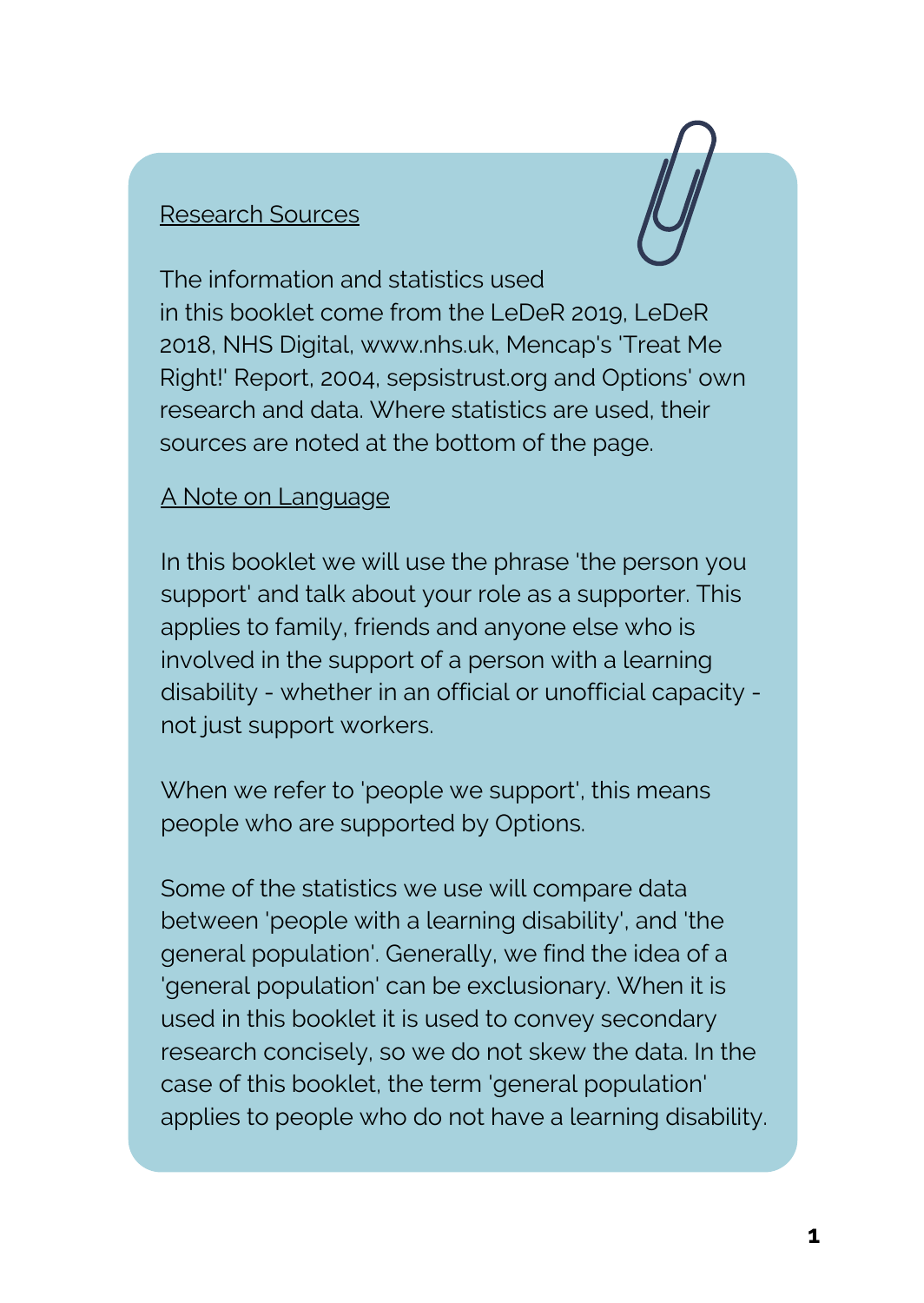#### **Introduction**

People with learning disabilities are significantly more likely to have poorer health than the rest of the population. This is because people with learning disabilities face many barriers and inequalities within health and social care systems which often lead to inadequate care and treatment of health problems.

In 2019 people with learning disabilities in the UK died an average of 24 years younger than the general population, and were twice as likely to die from an avoidable cause.\*

The 5 Steps to Health are 5 things we can do to support people with learning disabilities to live longer and healthier lives. In its 2019 Long Term Plan, the NHS has committed to improve its understanding of the needs of people with learning disabilities and reduce the health inequalities they face. Despite this progress, things can still go wrong and people with learning disabilities sometimes experience inadequate care and treatment – the 5 Steps to Health are things we can do to help prevent this happening.

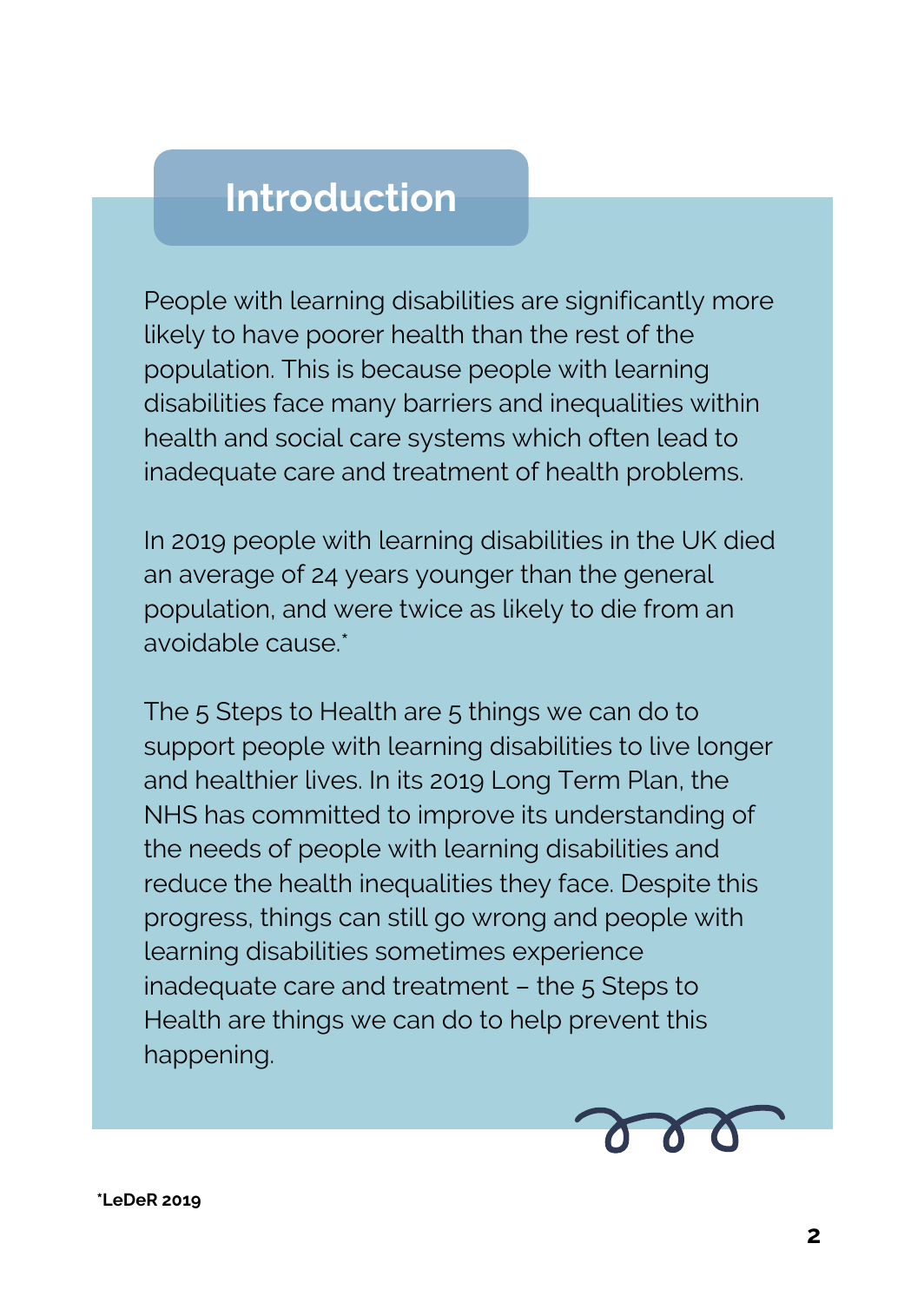**Mencap's 'Treat Me Right!' repor<sup>t</sup> (2004) found that some of the barriers to goo<sup>d</sup> health faced by people with learning disabilities are:**

### **Poor access to health care services:**

Lots of health services do not meet the needs of people with learning disabilities. Previous experiences of poor care can pu<sup>t</sup> people off accessing services.

### **Diagnostic overshadowing:**

This happens when healthcare professionals look at <sup>a</sup> person and assume that their symptoms and behaviour are <sup>a</sup> result of their learning disability, not an illness.

#### **A lack of professional understanding about learning disabilities:**

Some healthcare professionals do not receive enoug<sup>h</sup> training about treating people with learning disabilities, and suppor<sup>t</sup> needs that they might have.

All these barriers contribute to symptoms and illnesses going undiagnose<sup>d</sup> or health problems going untreated or mistreated.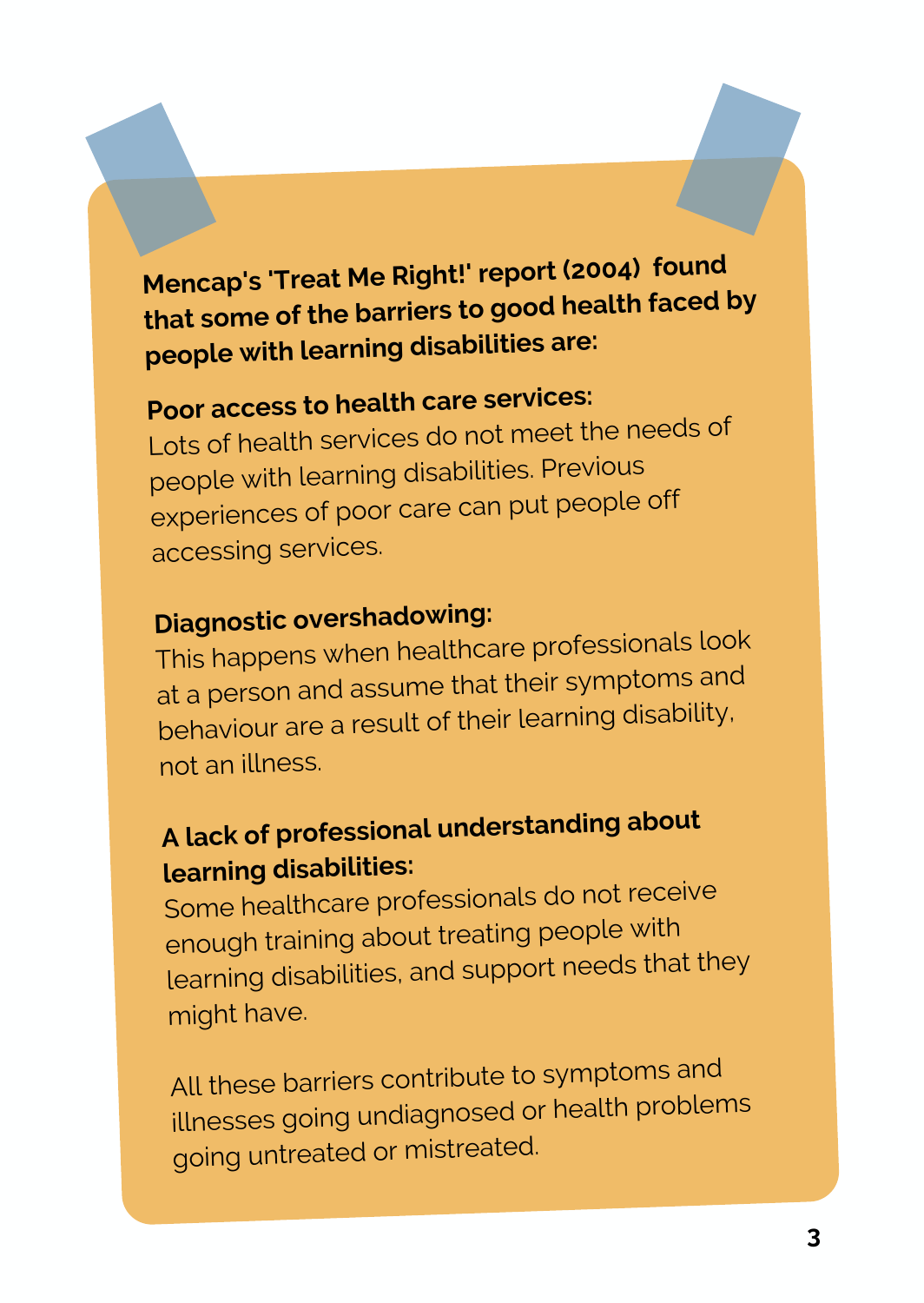# **The 5 Steps to Health are:**

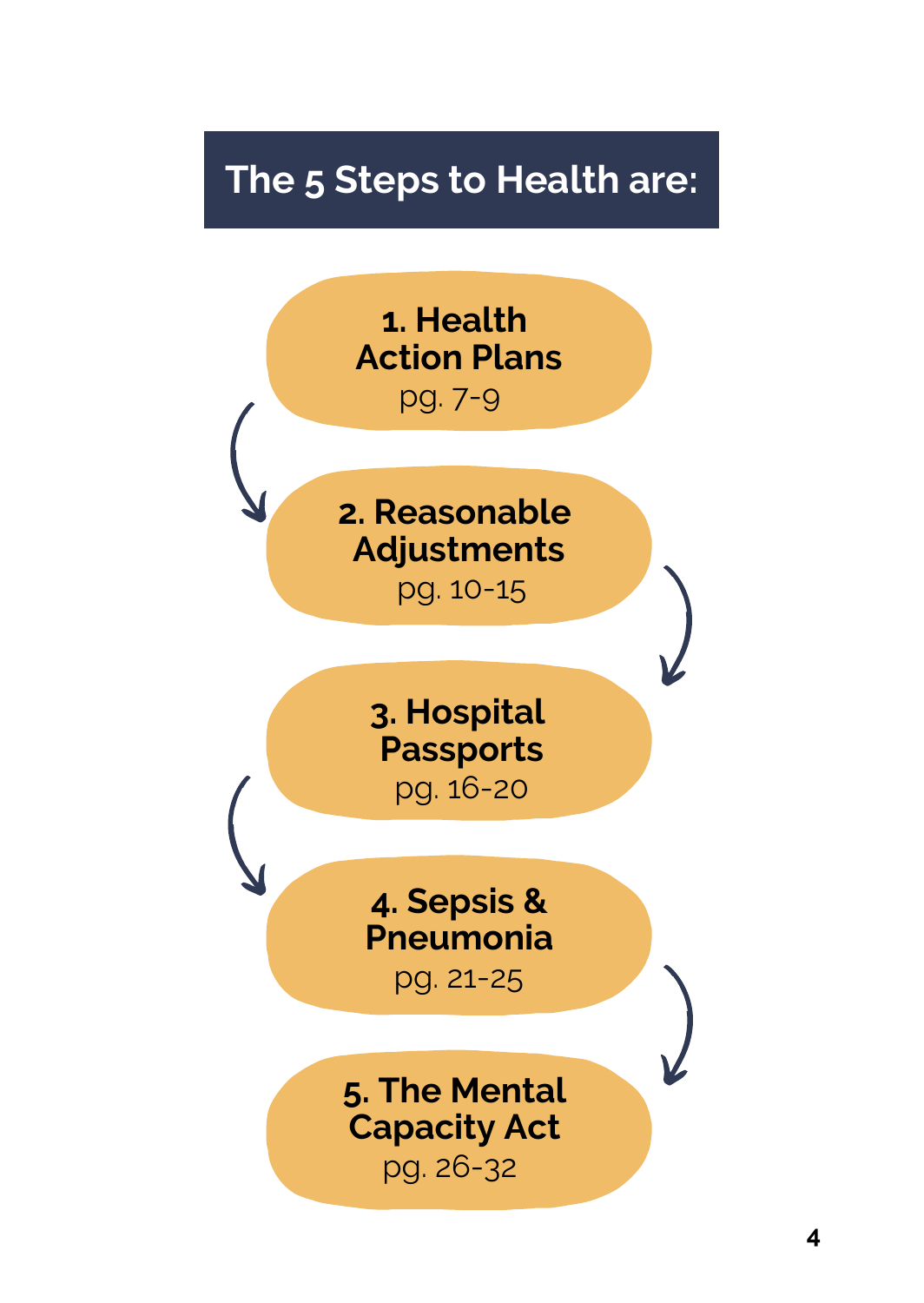

**Life expe ctancy for people in general population in 2019**



**Life expectancy for people with a learning disability in 2019**

**Life expectancy for people with a profound learning disability in 2019**

40

**\*LeDeR 2019**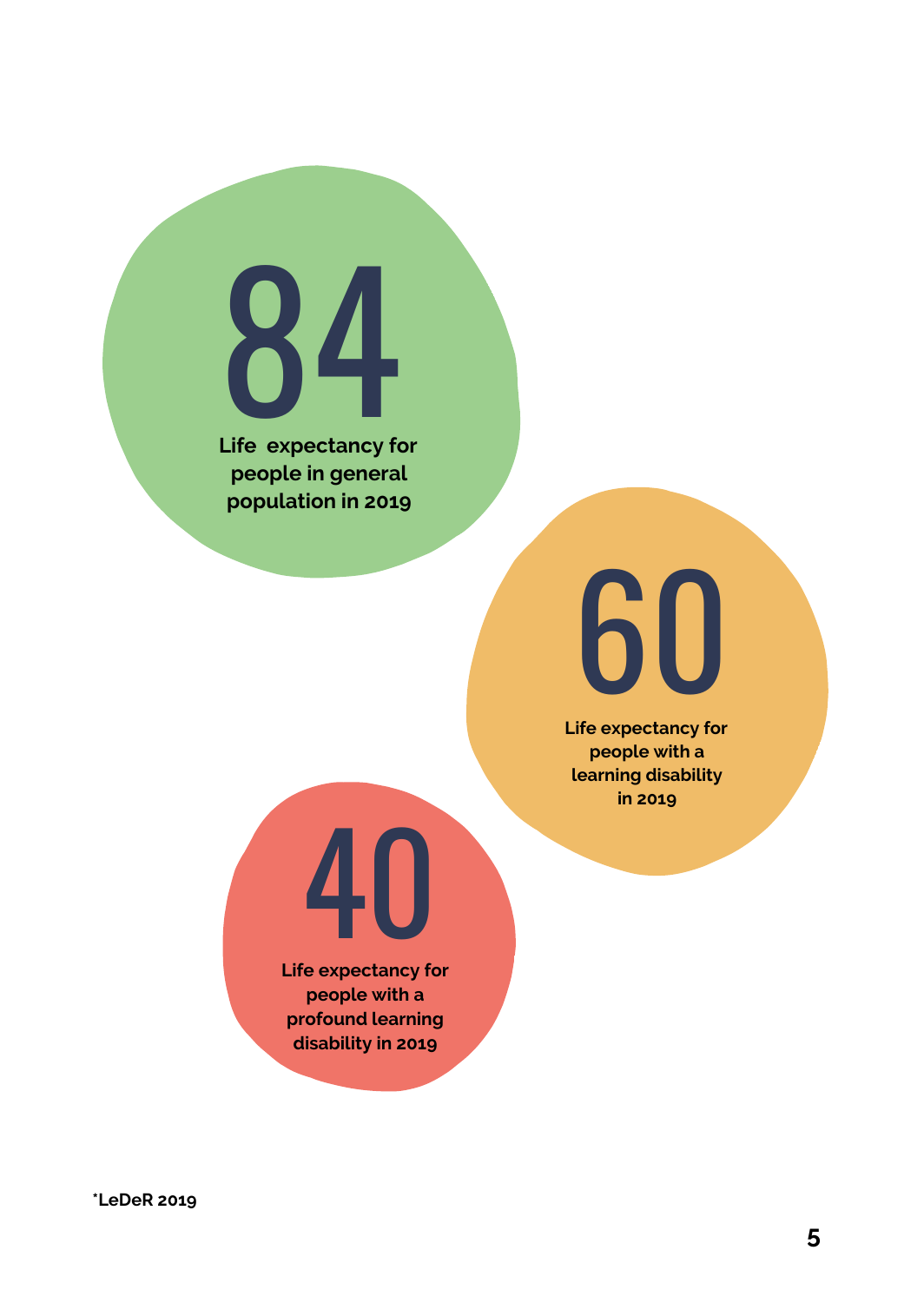

**I felt nervous and agitated**

**going in the surgery**

**to see the doctor**

**\*We asked people we support how they felt during their last GP appointment**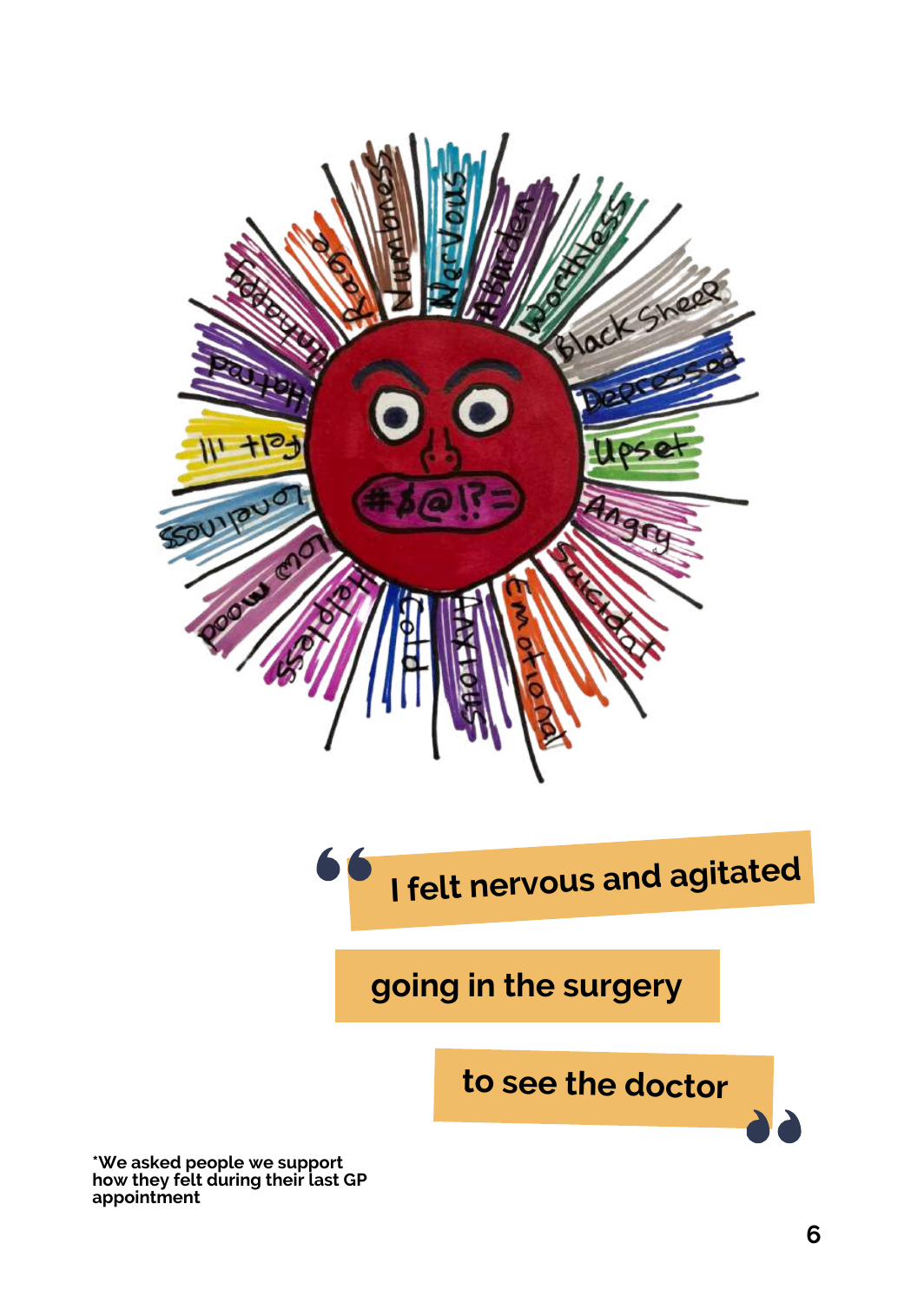## **Step 1: Health Action Plans**

A **health action plan** is a document about the person you support's health needs. During the person's **Learning Disability Annual Health Check** a doctor or nurse should work with the individual to produce a health action plan.

 $\boldsymbol{\gamma}$ 

The person you support should be invited to attend a Learning Disability Annual Health Check every year. It is important that we empower people to attend these health checks. People with learning disabilities often have unmet health needs, and delays in diagnosing and treating these needs are a contributing factor to the excessive number of avoidable deaths. Attending an annual health check and having a copy of a health action plan can help identify and treat any health problems before they become serious.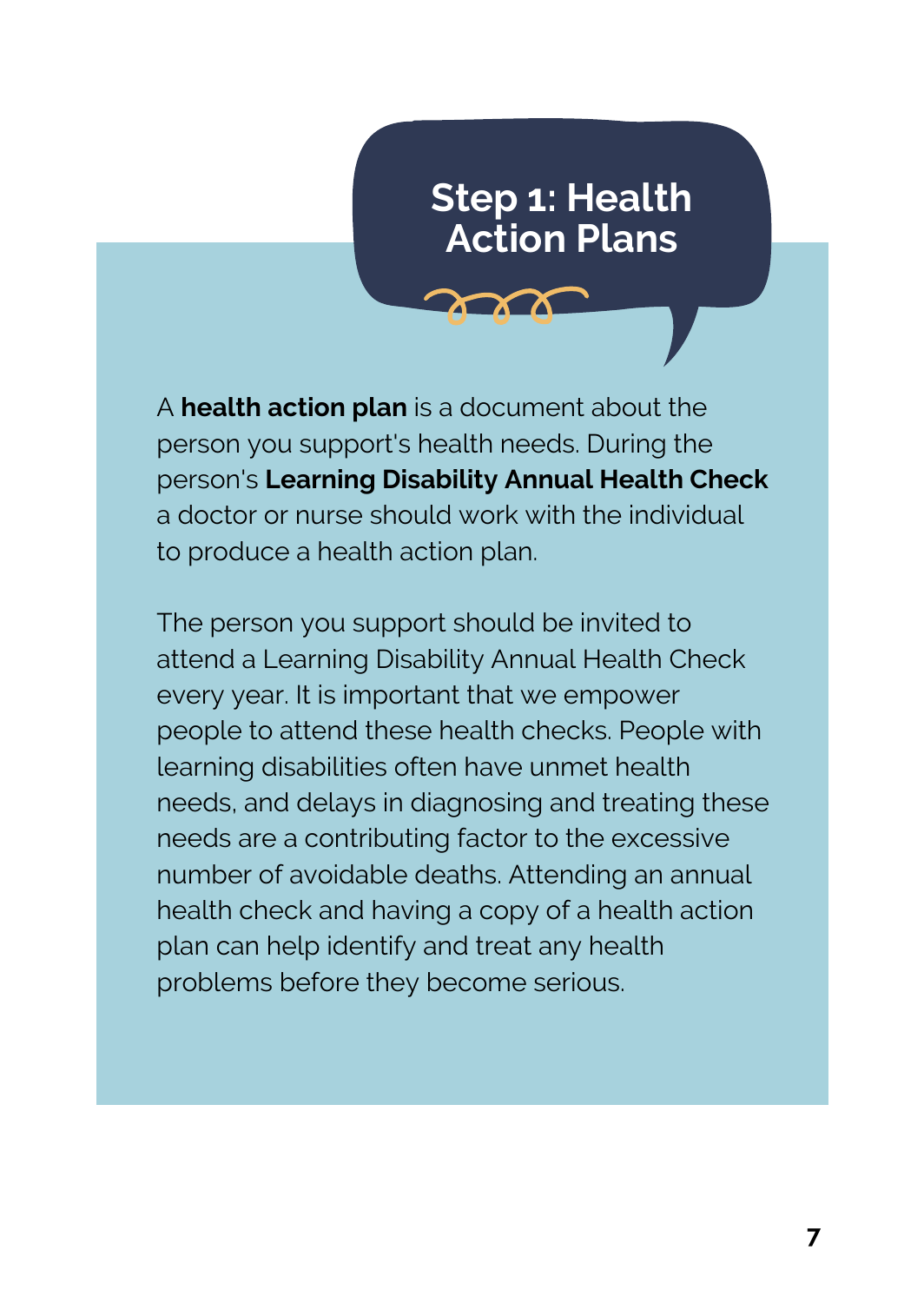### **Learning Disability Annual Health Checks:**

- Learning Disability Annual Health Checks are for anyone aged 14+ on their GP's learning disability register
- Most GP practices offer this service and the person you support should be invited to attend one once a year
- The person you support does not have to be ill to attend the appointment they are there to keep people well

53% **Only of eligible people attend their learning disability annual health check\***

If the person you support has not been invited to attend a learning disability annual health check in the past year, you should support them to contact their GP practice and ask them to provide one. If

they say no, you should contact your local learning disability team for more advice on how to access one.



**Scan here to find out what to expect during the appointment**



 $O<sub>l</sub>$ A support worker here at pi we t s io u ns says: 'After people<br>Innort west f we support went for their learning disability annual<br>health check it w that they had a vitamin D th check, it was found deficie ncy. Now they <sup>receive</sup> the right m co e u d i ghs and colds and are <sup>c</sup>ation, they get fewer<br>hs and colds gener ally healthier'.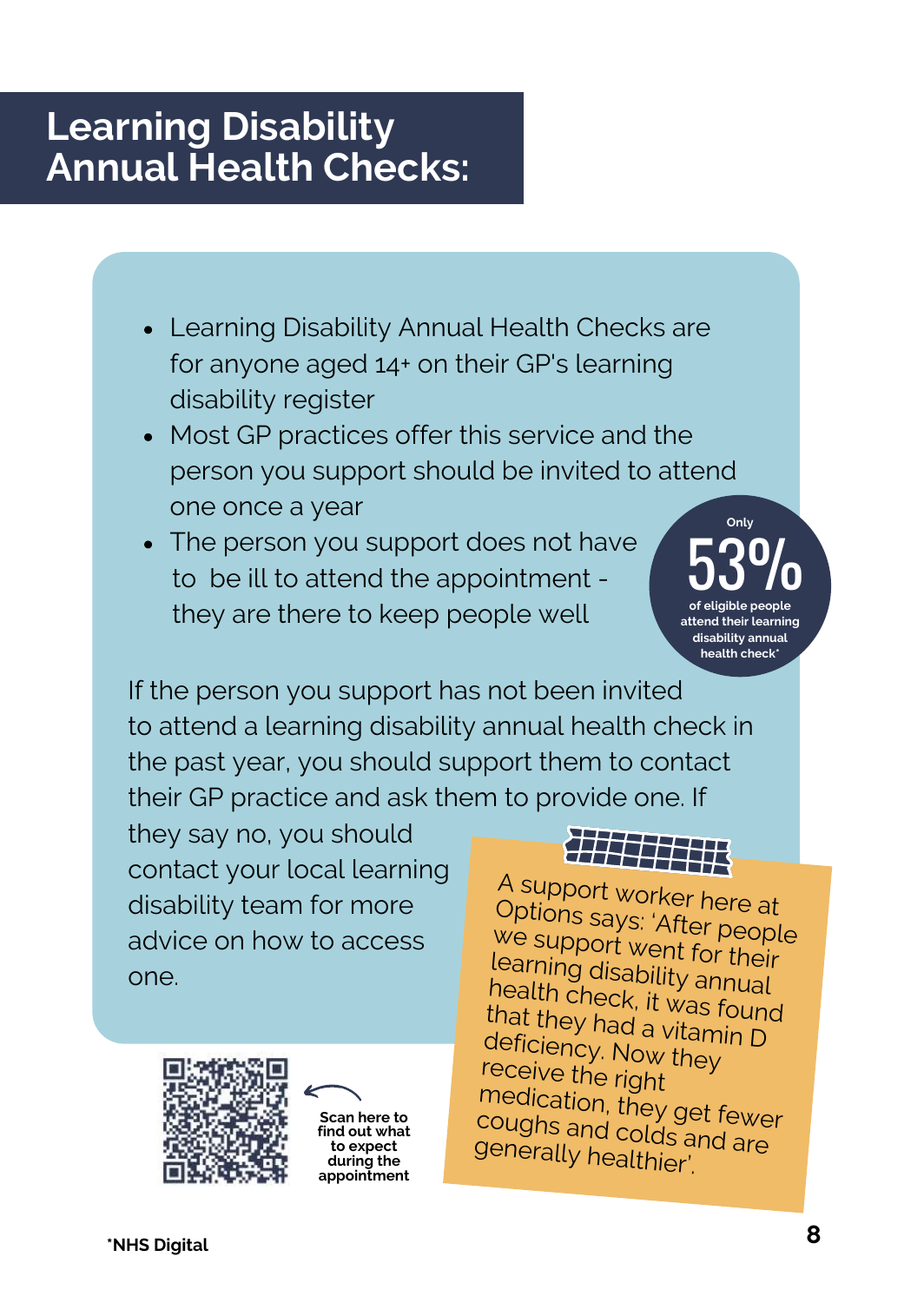## **Health Action Plans**

A health action plan provides key action points about what needs to be done about any health needs a person might have. It should signpost what services and support the person needs to keep healthy. A health action plan should be accessible to the person, and use things like simple language and pictures. With the person's consent, a copy of their health action plan can be shared

with other health professionals and those involved in their support like family members and support workers. This can help to ensure that we are providing the right support the person needs to stay healthy.

**60% of people we support didn't get a copy of their health action plan during their last annual health check\*.**

The person should receive a copy of their health action plan to take home with them after the appointment so they have the information they need to stay healthy. If the person does not have a copy of their health action plan, then you should support them to contact their GP practice to request one.



**Scan here to see what a health action plan looks like**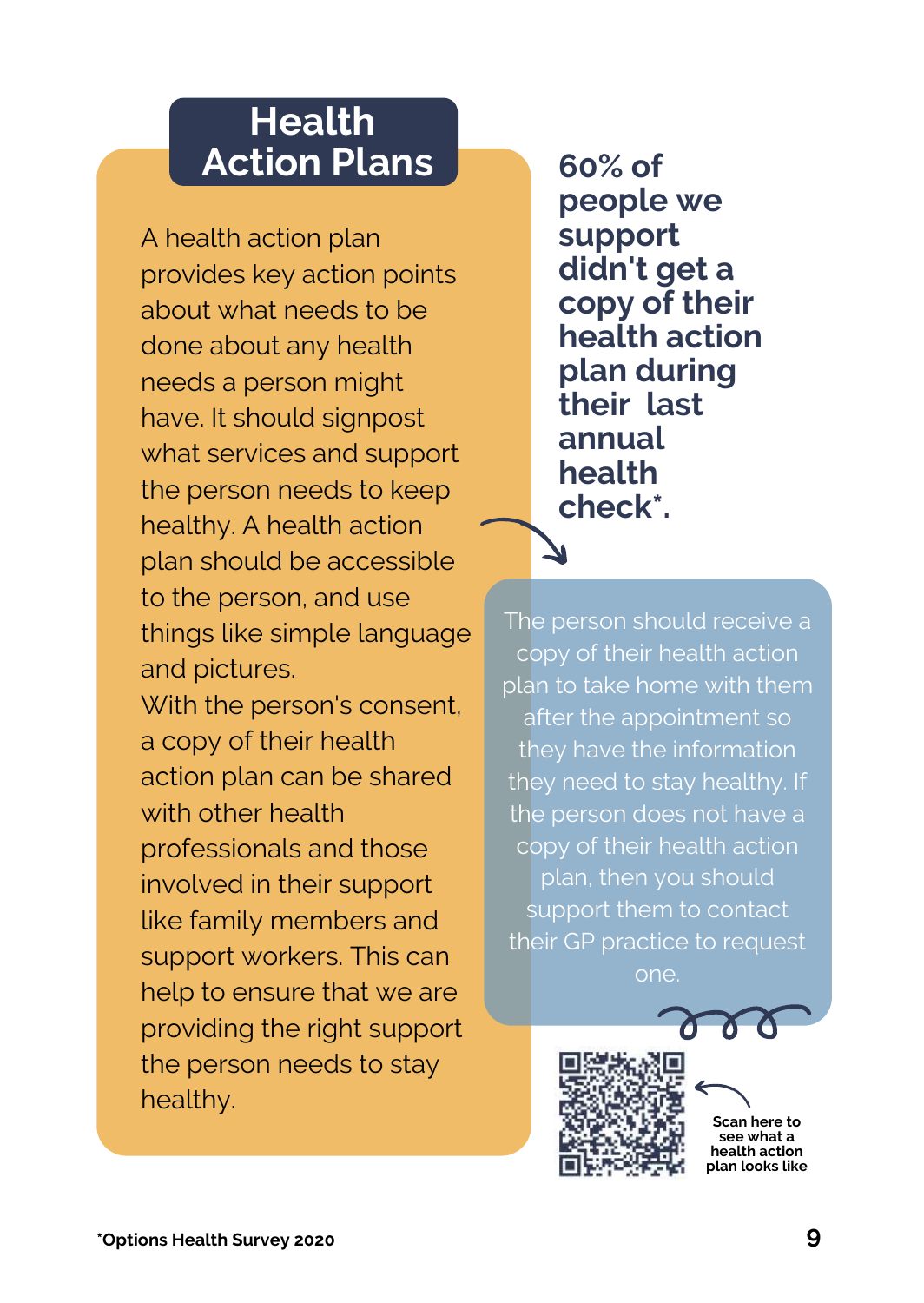# **Step 2: Reasonable Adjustments**

 $\chi \rightarrow \chi \rightarrow \chi$ 

**Reasonable adjustments** are small, helpful changes to a service which make it just as easy for people with disabilities to use them as it is for anyone else. They are a legal requirement under the **Equality Act, 2010** which says that all public service providers have a duty to make reasonable adjustments whenever it is possible.

The Act says that 'health and social care providers must make reasonable adjustments to remove any barriers - physical or otherwise that could make it difficult for disabled people to use their services or prevent them from using them altogether'.

The right reasonable adjustments can help reduce anxieties many people with learning disabilities face when it comes to accessing health care, and make it easier for them to attend appointments.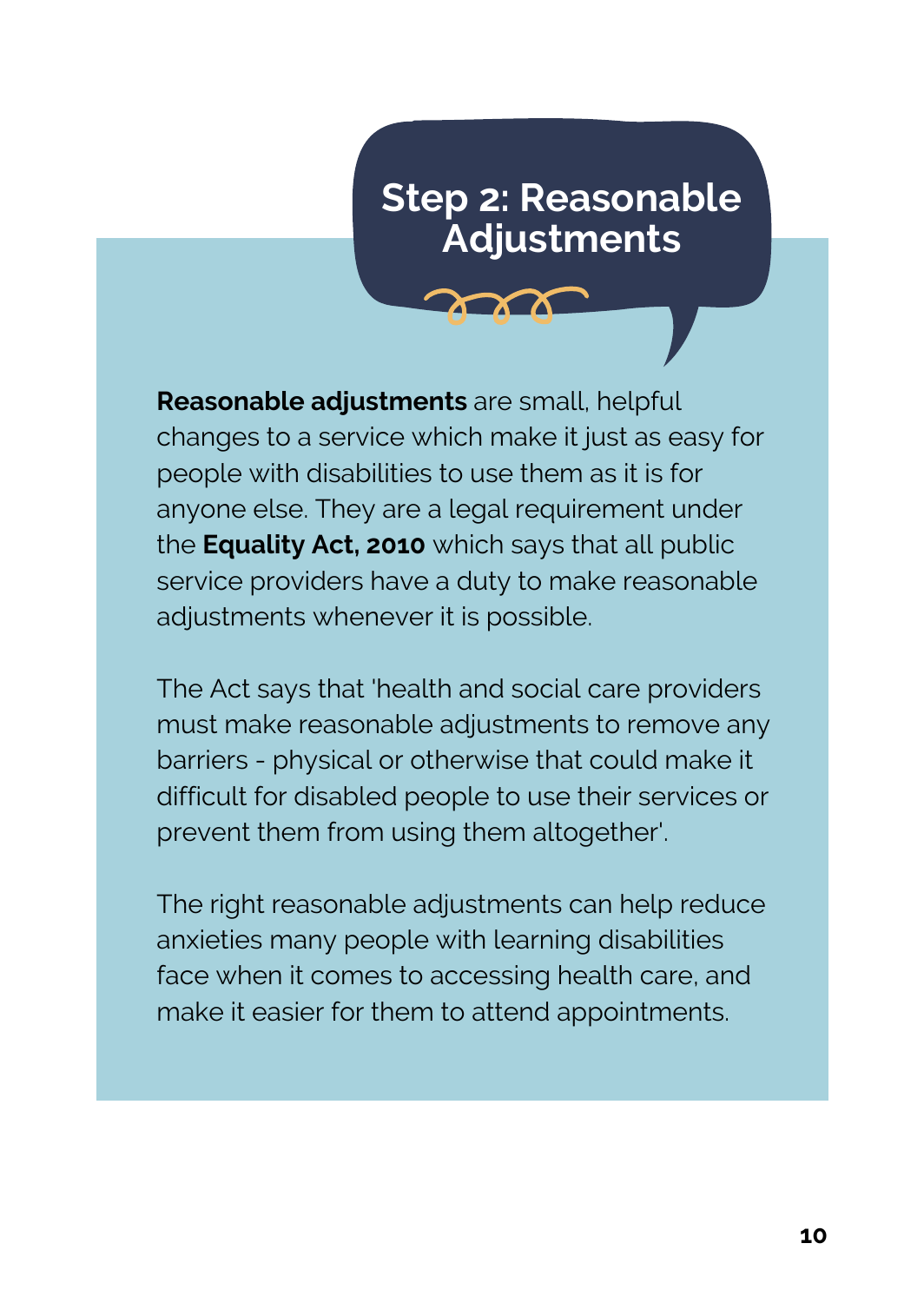Reasonable adjustments are person-specific, and depend on what the individual finds helpful. This will differ from person to person. Types of reasonable adjustments usually fall into 3 main categories:

#### **Changes to the way things are done.**

This means changing policies and practices that make it harder for people with disabilities to use <sup>a</sup> service. These reasonable adjustments include things like:

- Double appointments
- Appointments at the start or end of the day
- Providing a quiet place to wait before appointments
- Home appointments



#### **Changing <sup>a</sup> physical feature.** T

physical features that create barriers h h is <sup>s means removing or changing any<br>Sical features that</sup> tha <sup>t</sup> prevent people with disabilities from accessing health services. These includ <sup>e</sup> things like:

- Providing ramps and lifts
- Providing accessible toilets
- o pened manually Using doors that don't have to be
- Accessible parking

# **Providing extra aids**

**or services.** Sometimes people with disabilities will need extra aids or services during health appointments. These include things like:

- Sign language interpreters
- Bringing a family member or
- support worker to an appointmen<sup>t</sup> • Inviting a learning disability nurse to
- attend the appointmen<sup>t</sup>
- Providing information in an accessible format



**Scan here to find out how to ask for reasonable adjustments to be made**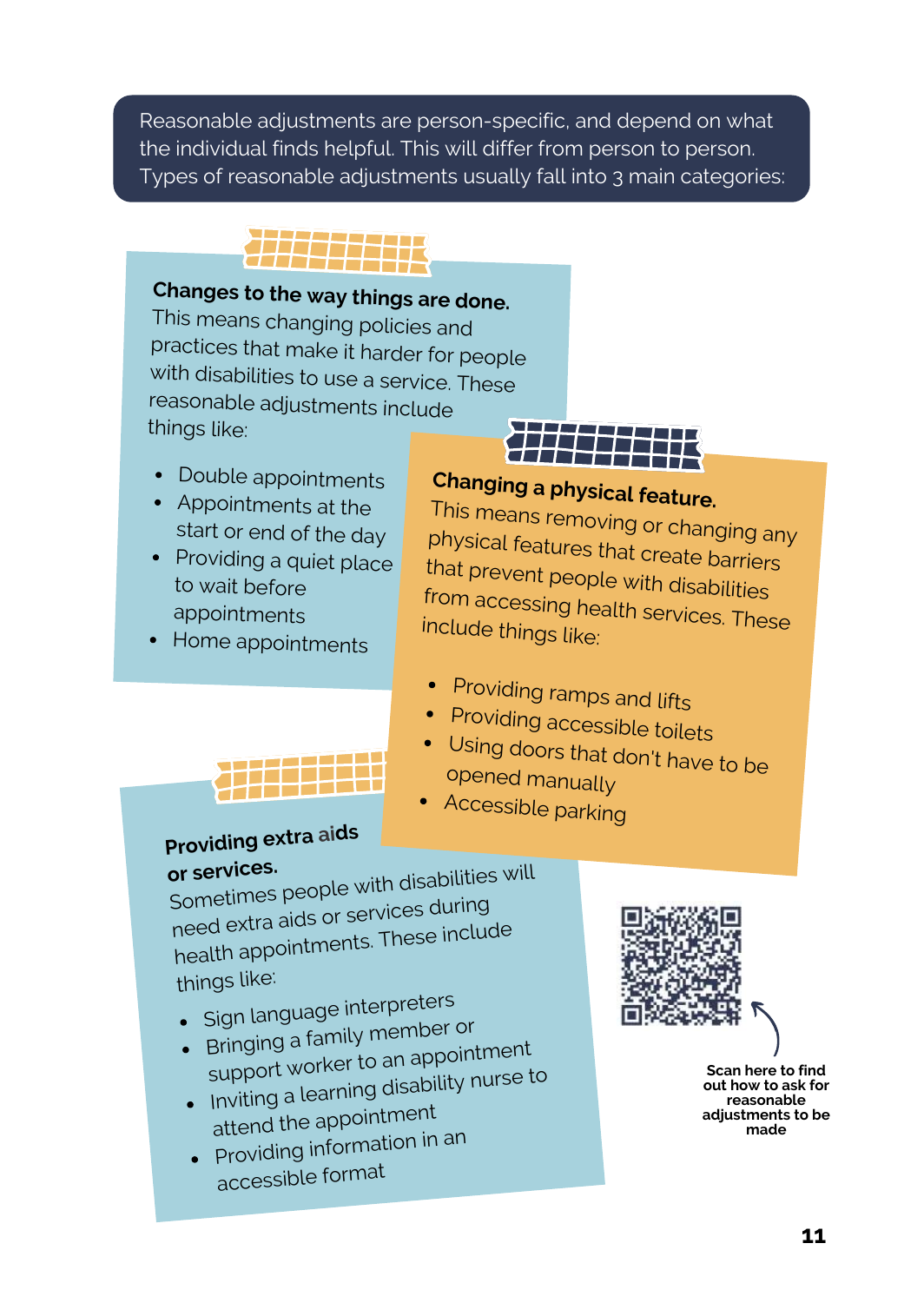### **Accessible Information:**

#### The **Accessible Information Act,**

**2016** is a law that says that people with a learning disability should be given information in an accessible way that they can understand. This means that health services should provide people with information that can be easily read or understood. Accessible information is a reasonable adjustment. The person you support is entitled to ask for information in whatever

way they prefer. Having information they can understand empowers people to make decisions about their health and manage their health themselves.

**39 % about their** they get **Only 39% of people we support think that information they can understand health\*.**



- c A. l s e k ar d o si Ci <sup>ctors</sup> to explain things using<br>mple terms.c clear, simple terms and no jargon
- Work wi to find <sup>w</sup> it <sup>h</sup> the person you support hat kind of information Works best for them
- r  $\mathsf{S}$ e o a  $m\epsilon$ d e in people might prefer easy using p read information or information
- If the p pictures, symbols or videos " the person you support agrees beforehand, it is okay for supporters to talk with doctors/nurses on their behalf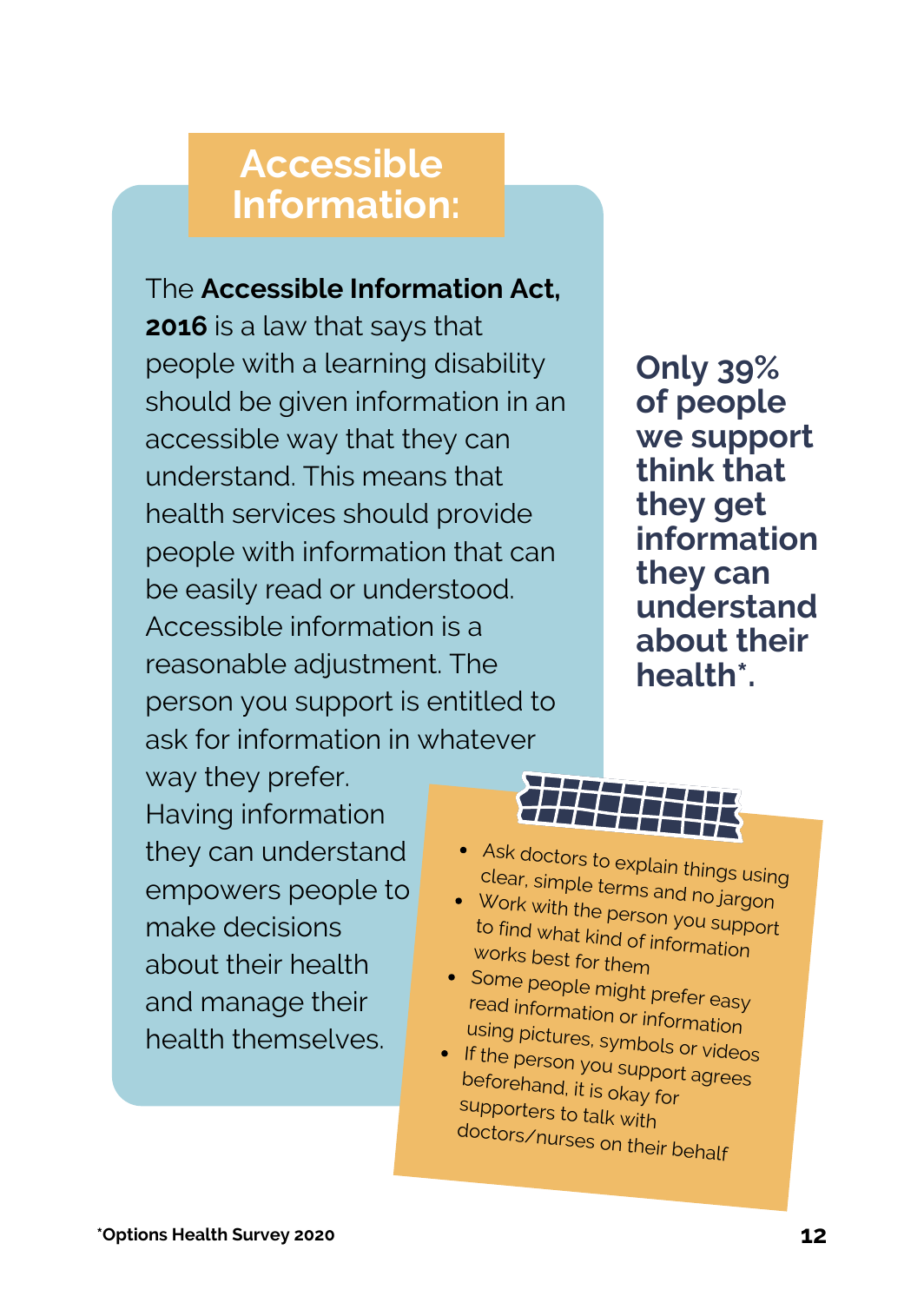**The doctor talked to me in doctor terms that I didn't understand. I had to ask my support worker what he meant. - Giz**

66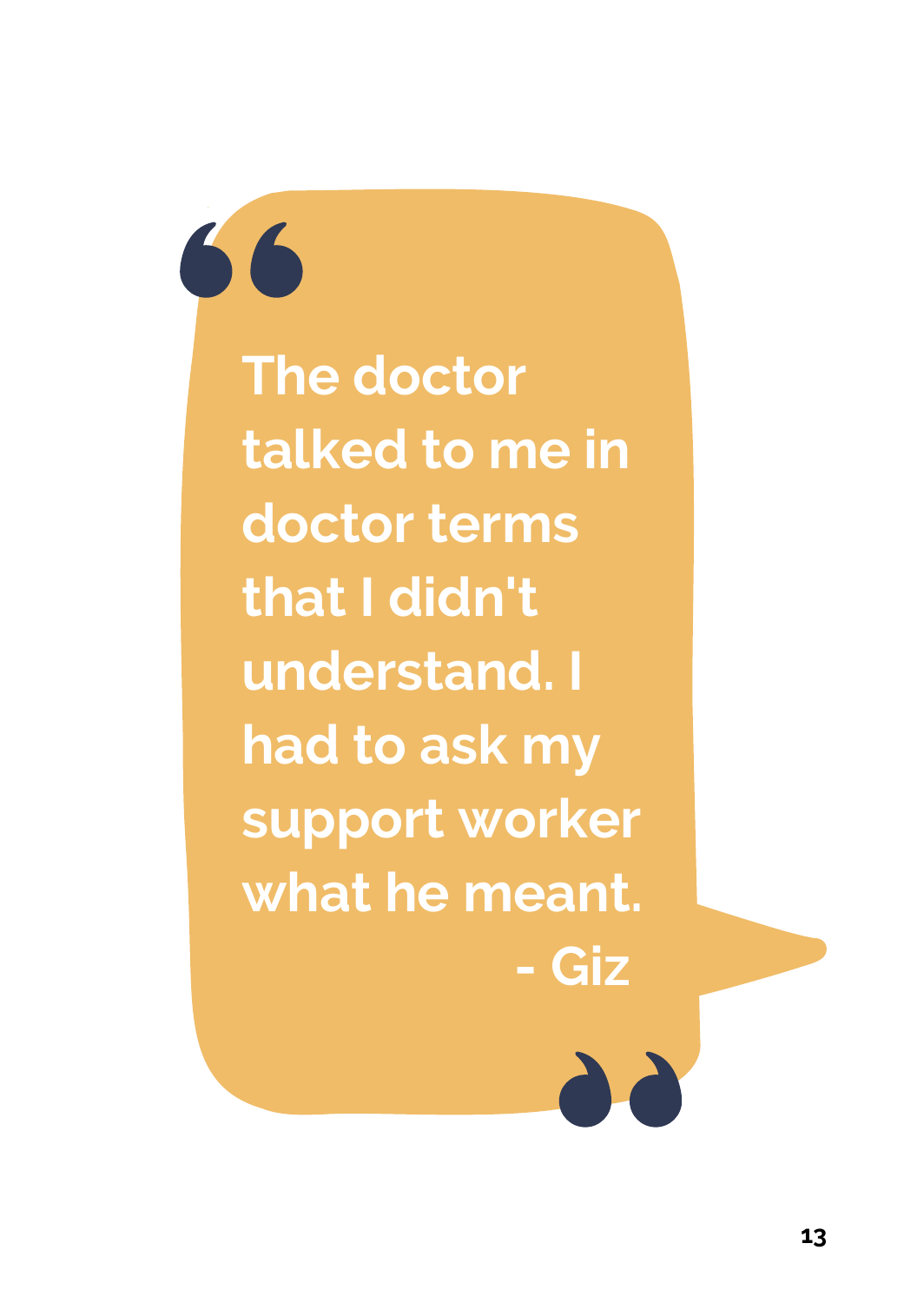#### **Emily's Story:**

Getting the right reasonable adjustments and support helped Emily to go through with her smear test - something she hadn't been able to do before. Emily had previously tried to get a smear test at her GP surgery, but felt too uncomfortable and anxious to go through with it.

When Emily was due her next smear test, lots of reasonable adjustments were made to make sure she felt comfortable enough to go through with the appointment. Instead of her GP surgery, the appointment was arranged at her local hospital where there was extra support available for Emily. Prior to the appointment, Emily had talked with her GP about getting a prescription for Diazepam to take before her smear test. Taking Diazepam the morning of her smear test helped Emily to stay calm during the appointment. Two of Emily's support workers who she trusted and felt very comfortable with accompanied her to the appointment. On their way to the hospital, Emily and her support workers talked about what to expect. The support workers shared their experiences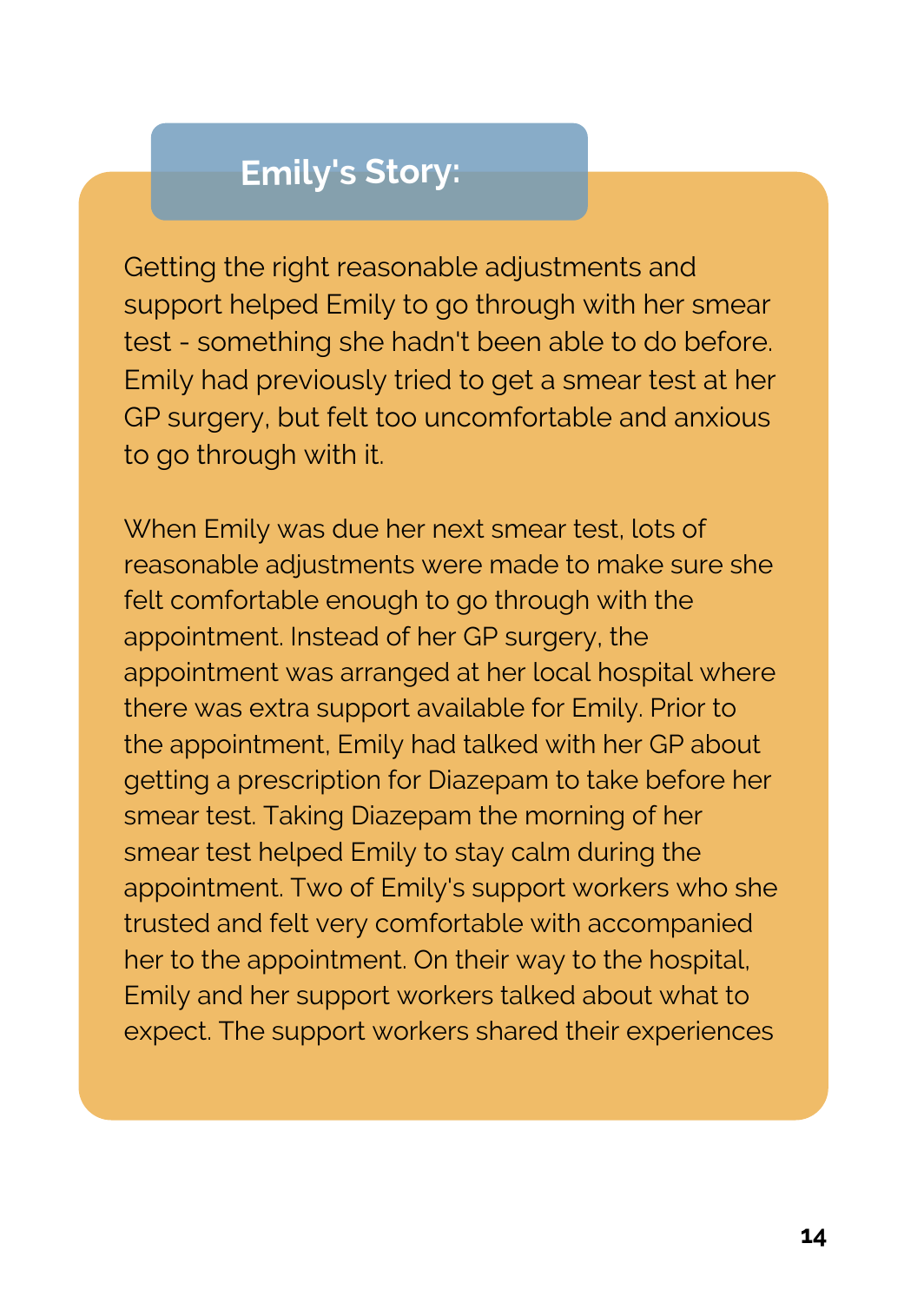of what getting a smear test was like, and Emily felt like this helped to prepare her for the appointment. Emily's support workers also talked to her about what the room in the hospital and the chair she would sit in would be like. Emily says that she trusted that her support workers were telling her everything she needed to know.

At the hospital, the two nurses who were treating Emily made her feel very comfortable, asking her lots of questions about herself and what she did and didn't like. Her support workers were with her throughout the whole appointment, holding her hands and distracting her by singing songs and making her laugh. Emily says she felt relieved when it was over, and it wasn't as bad as she thought it would be.

Emily's advice to other people who might be feeling anxious about going to a difficult appointment is to make sure that you take somebody with you who you trust and feel comfortable around.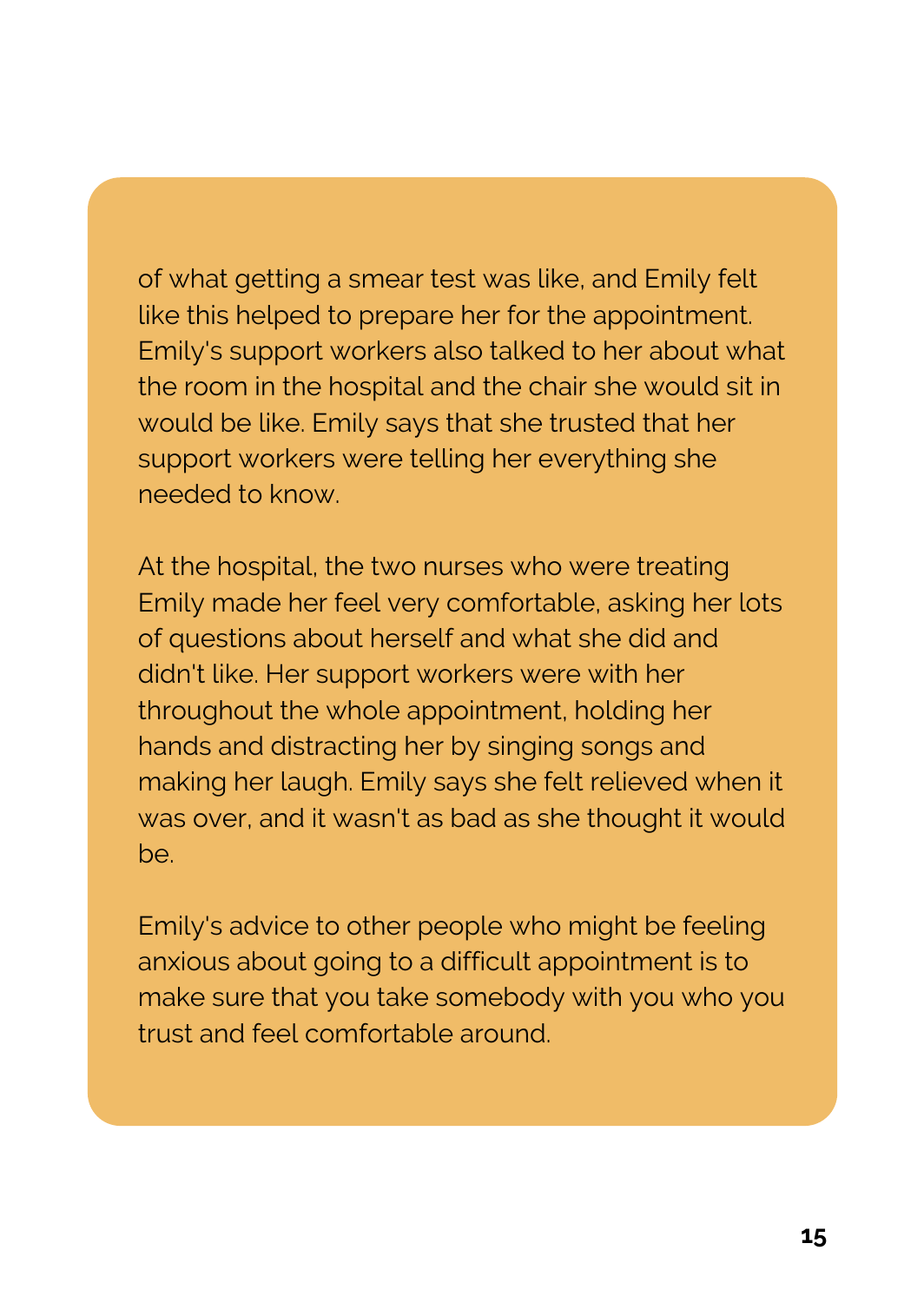## **Step 3: Hospital Passports**

Going into hospital can be stressful for a person with a learning disability. If the person ever has to go to hospital for either an emergency or a routine visit, their **hospital passport** should go with them and a copy should be put into their notes.

 $\chi \rightarrow \chi \rightarrow \chi$ 

A hospital passport contains information about the person's health, their likes and dislikes, and their communication needs. This information helps the hospital staff to understand the person better and make the right reasonable adjustments, so the person receives the care and treatment they need while in hospital. It will also include information about daily living which helps staff understand what support the person may need, and what they can do independently. When used correctly, hospital passports can make hospital visits significantly easier for people with learning disabilities.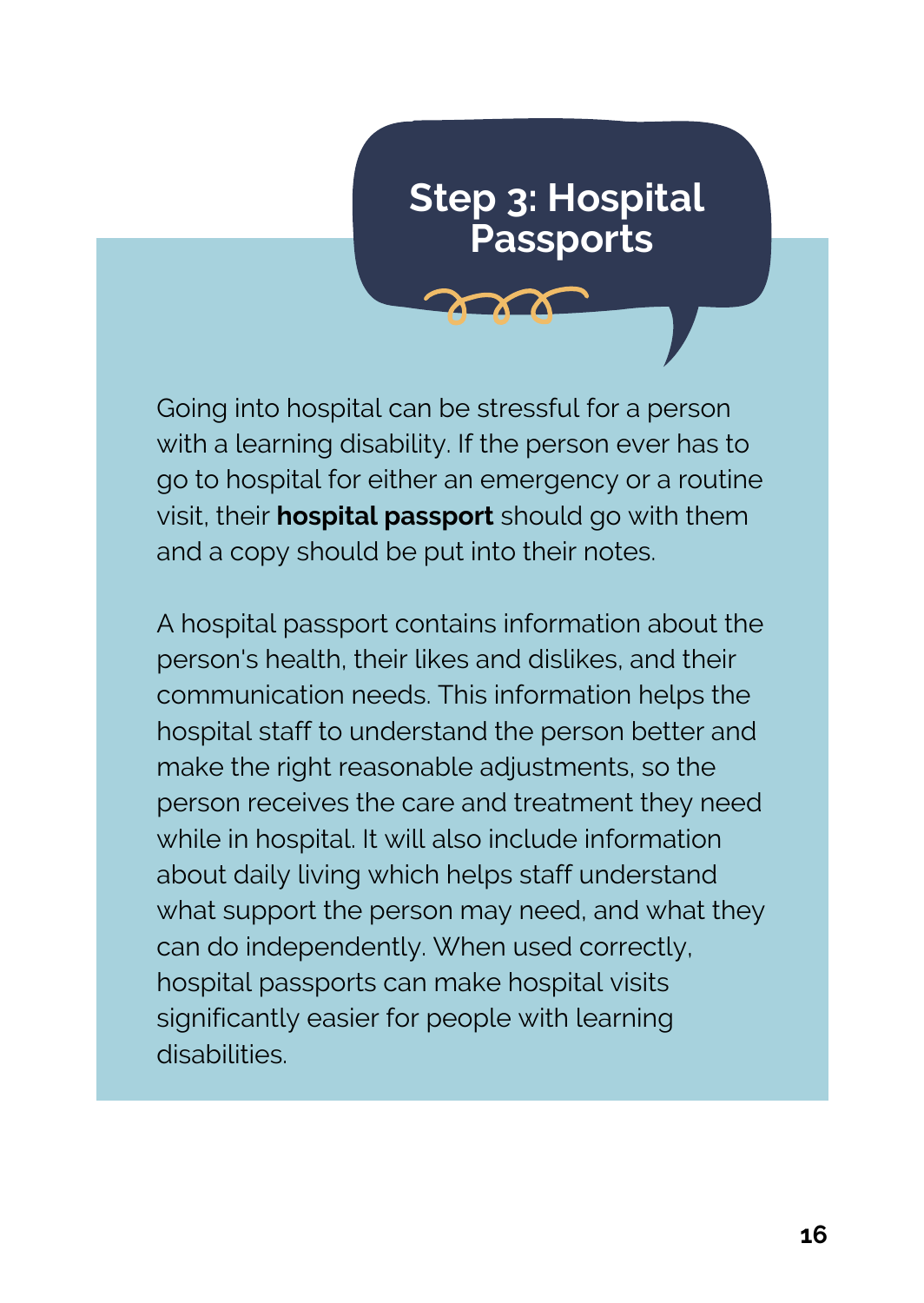A hospital passport template can be found on the website of the person you support's local hospital. You can also get one from your community learning disability team, or from <sup>a</sup> GP. If the person does not already have a hospital passport, you should work with them to create one. A hospital passport should be written with the person, their family, support workers and anybody else who is importan<sup>t</sup> in their lives.

> <sup>A</sup> hospital passport should be updated every time <sup>a</sup> person is discharged from hospital, or once <sup>a</sup> year if the person has not been to hospital. You should clearly state emergency contact details in the person's hospital passport. These should include full names and phone numbers for relevant contacts. Details of the person's next of kin should also be listed.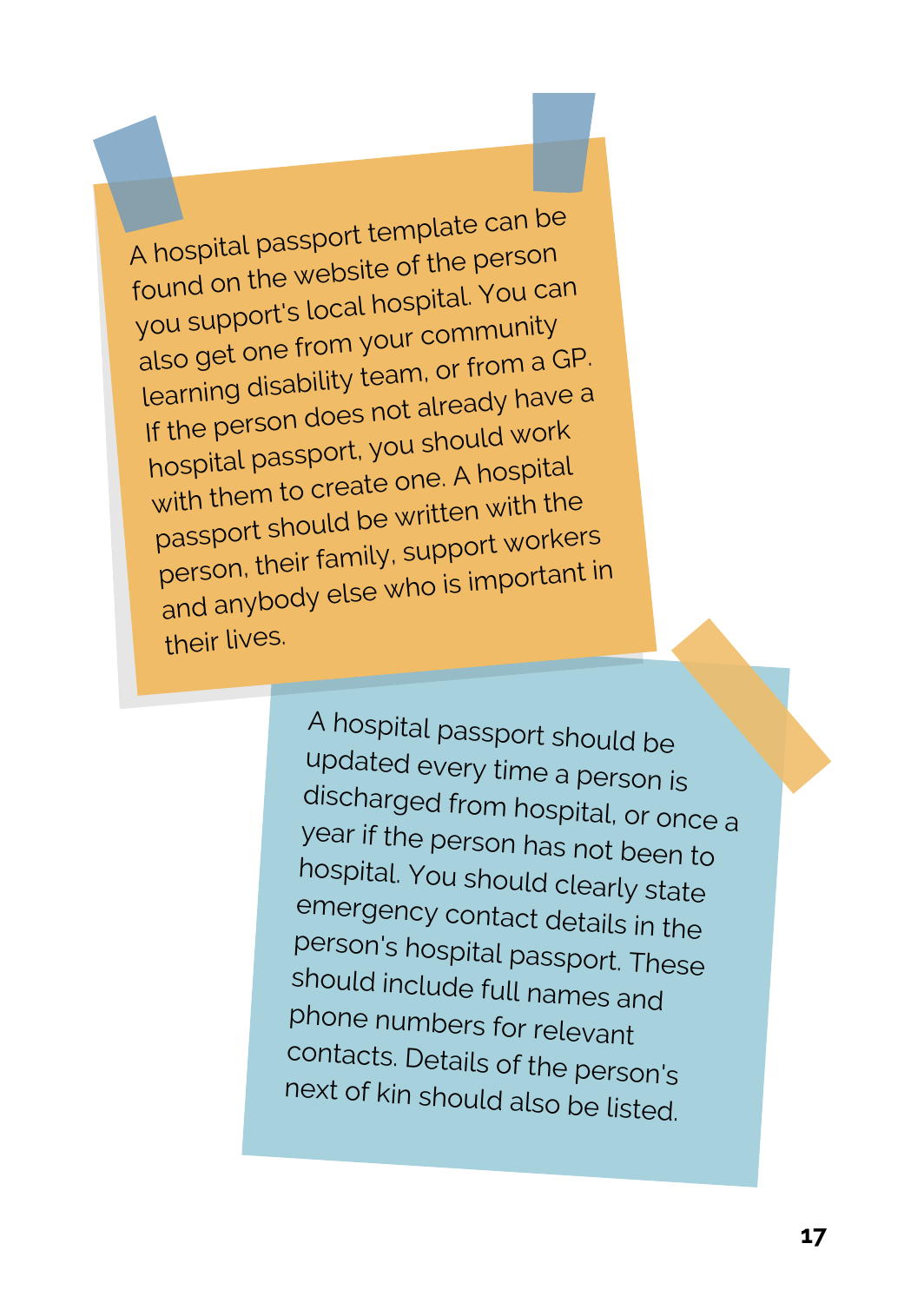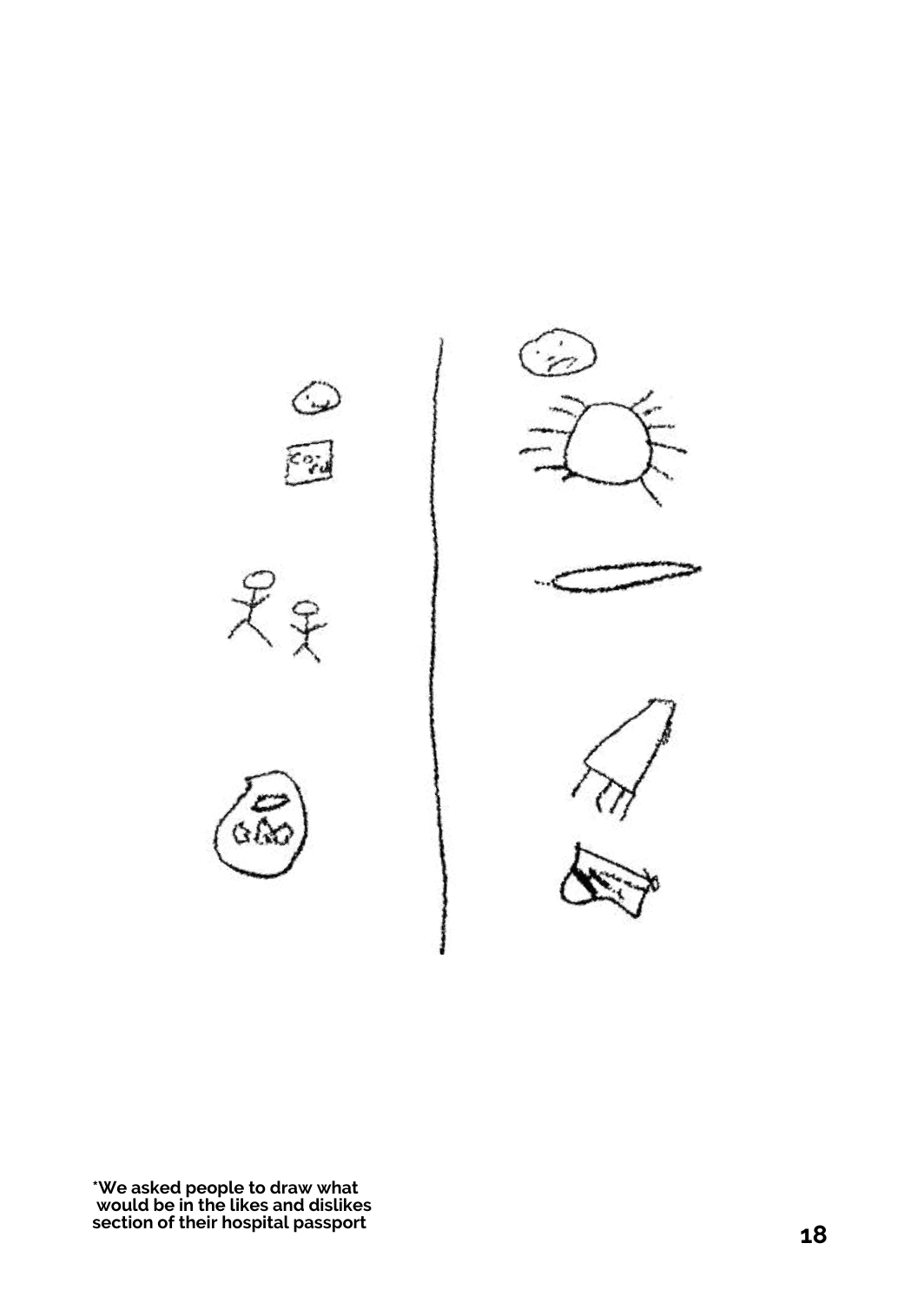#### **Sam's Story:**

#### **This story might be upsetting to some people so please read it with caution.**

After experiencing ongoing symptoms in 2019, Sam was diagnosed with a chest infection by his GP. The symptoms continued to persist so – after three separate visits – Sam's GP finally sent him for an X-Ray. The X-Ray revealed that Sam had Bullous Lung Disease and that his left lung had collapsed. After Sam's lung was re-inflated at his local hospital, he had to be transferred to another hospital for a procedure to remove bullae (air filled spaces) from the lung to prevent it collapsing again.

In the second hospital, the doctors treating Sam looked at a copy of his X-Ray and told him they were going to carry out the procedure on his right lung. Sam tried to tell the doctors over and over again that it was his left lung that needed the procedure, not the right one, but they didn't listen. Sam underwent the procedure while he was under local anesthetic in his hospital bed. The procedure was so painful that Sam tried pushing the doctors away from him.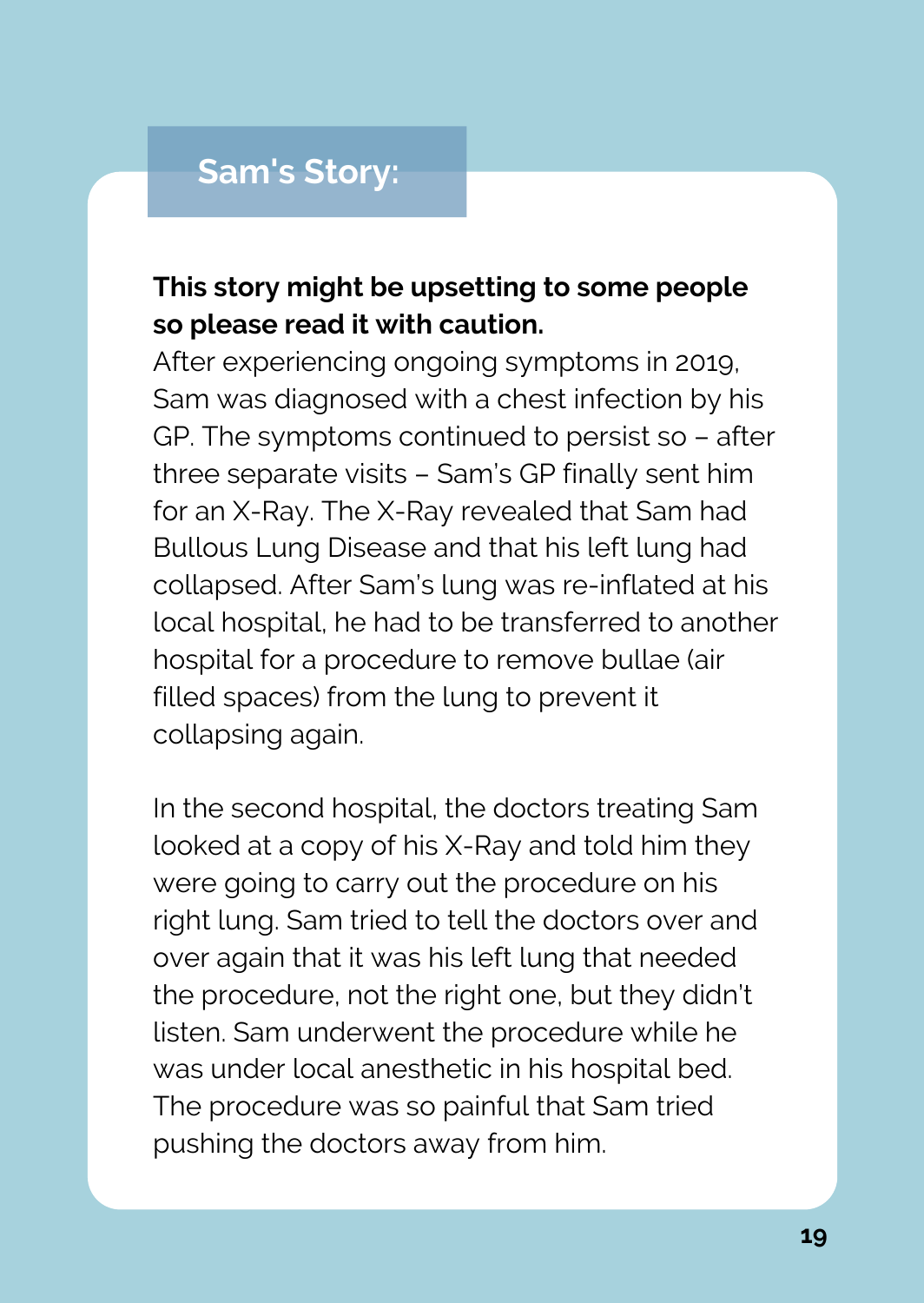Sam only had one reasonable adjustment listed in his hospital passport. It was written on a white board above his bed for everyone to see. It said 'please listen to what I'm saying'.

After the procedure, the doctors treating him realised that the X-Ray image was mirrored – Sam had been right all along. Sam believes that the doctors treating him didn't listen to him because they thought they were smarter than him and knew his body better than he did. Sam also thinks they didn't listen because he has a learning disability, and because he uses a wheelchair.

Later, Sam had the chance to tell his story to the Learning Disability Liaison Nurse at the hospital where his poor treatment happened. The nurse was shocked that this had been allowed to take place, and took measures to make sure nothing like this would happen again in the future. He also received an apology from the hospital. To stop this happening in the future, Sam says that doctors and nurses should always listen to people's reasonable adjustments in their hospital passports.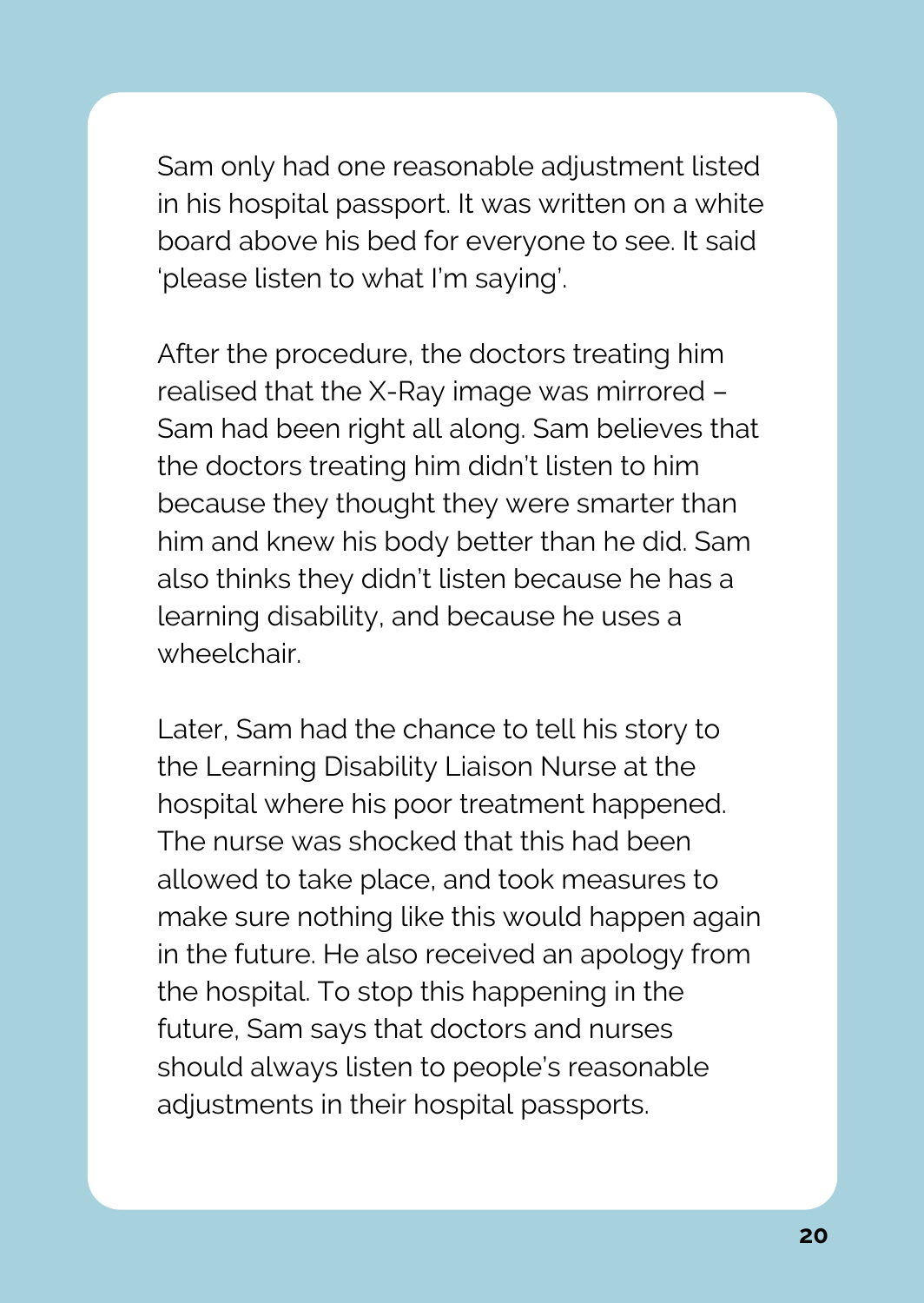### **Step 4: Sepsis and Pneumonia**

**Sepsis** and **Pneumonia** are two different types of infections that are leading causes of death in people with learning disabilities. Sepsis happens when the body overreacts to an infection and starts to damage the body's tissues or organs. Pneumonia is a type of chest infection that causes inflammation in one or both of the lungs. Both types of infection can become very serious, and even life-threatening if they aren't diagnosed and treated quickly.

 $\curvearrowright x$ 

It is important that you know the symptoms of Sepsis and Pneumonia, so if the person you support gets ill, you can help them to get timely care and treatment. Some of the symptoms can appear similar to other illnesses. You shouldn't worry if you're not sure if it's Sepsis or Pneumonia - you should still seek medical advice.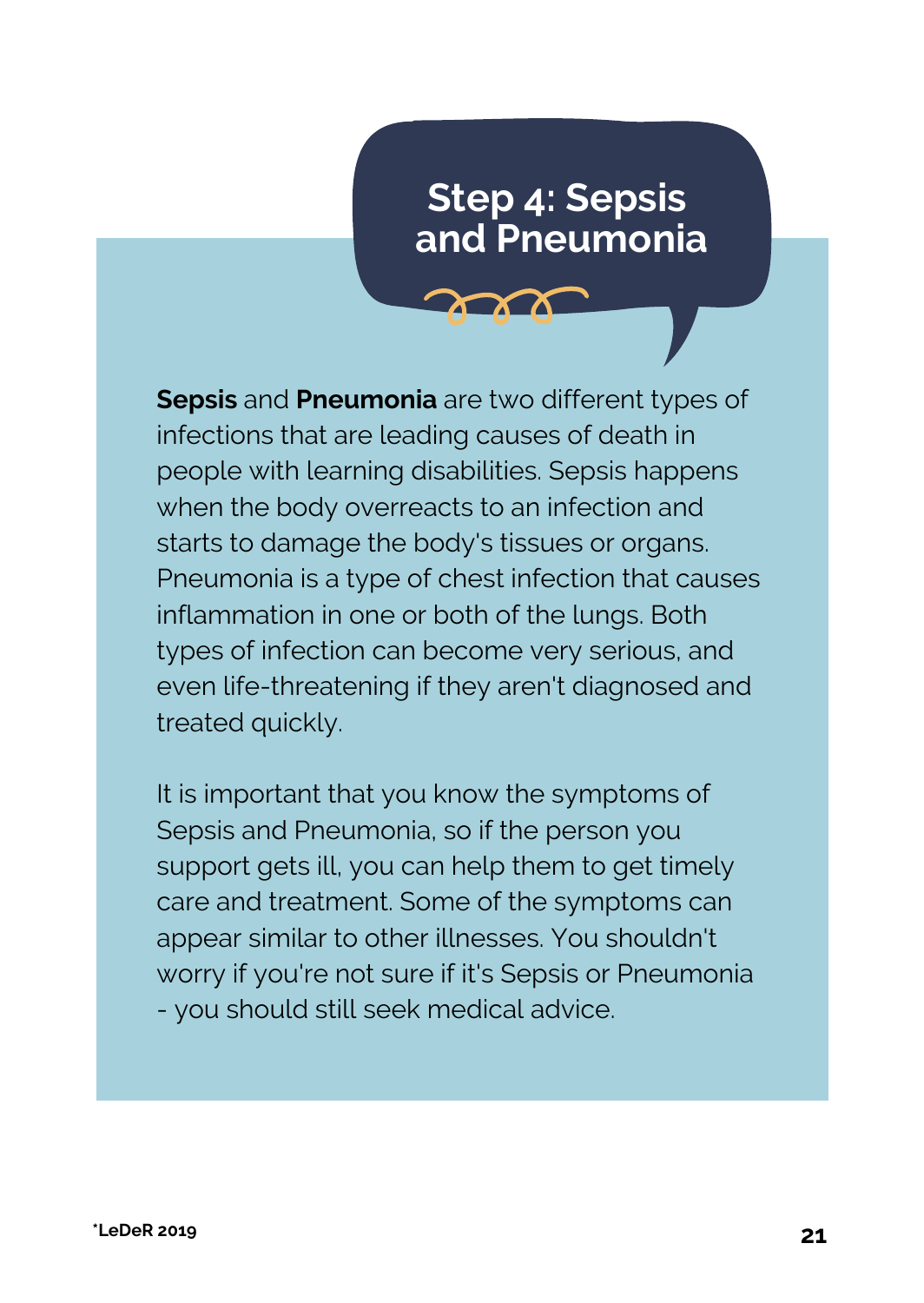### **Symptoms of Sepsis**

**Call <sup>999</sup> if the person you support has any of these symptoms:\***

- Acting confused, has slurred speech or is not making sense
- Blue, pale or blotchy skin
- <sup>A</sup> rash that does not fade when you roll <sup>a</sup> glass over it
- Difficulty breathing, breathlessness or breathing very fast
- Has not needed to pee all day

**Scan here to find out more about sepsis**



#### <del>g na mara a</del> na h <del>, , , , , , , , , , , , , ,</del>

**Call 111 if the person you support has any of these symptoms:\***

- Feeling very unwell or like there is something seriously wrong
- Has not needed to pee for over 8 hours
- Keeps vomiting and can't keep food down
- Has swelling, redness or pain around <sup>a</sup> cut
- Has <sup>a</sup> fever or low temperature, can't stop shivering and feels hot or cold to the touch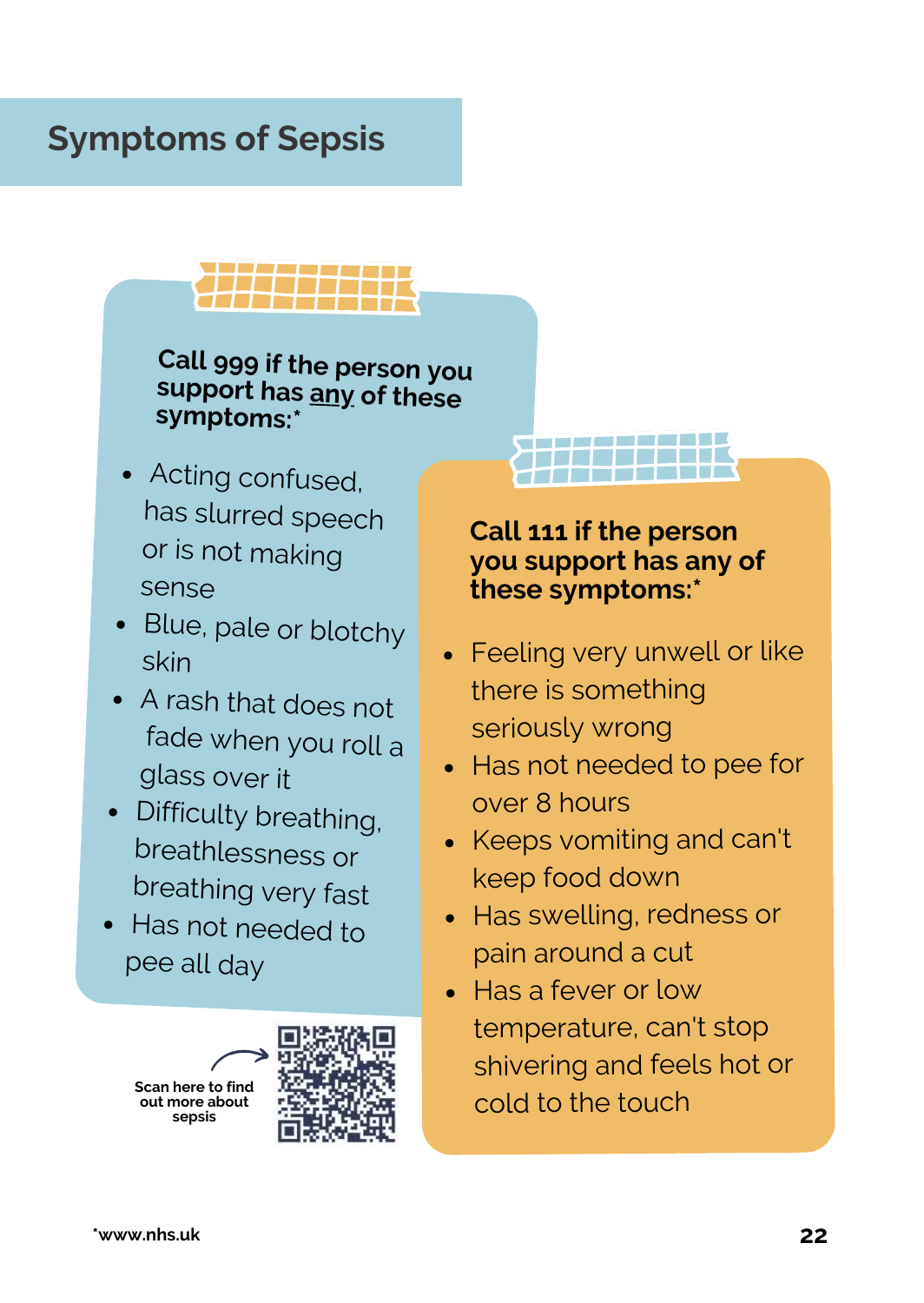# **I actually thought that**

# **I was going to die**

thought nothing of it, I thought it was a tummy bug. The next day all I wanted to do was sleep, my support worker called the doctor and he called an ambulance'. Anne thinks that a lot of the time 'even support staff wouldn't know the symptoms' and thinks that it's really important that people learn to spot the symptoms of sepsis. Anne was rushed into hospital with Sepsis - which developed from an infection in her leg - in 2019. Anne said 'the day before I was rushed in I actually felt fine, when I was starting to feel ill I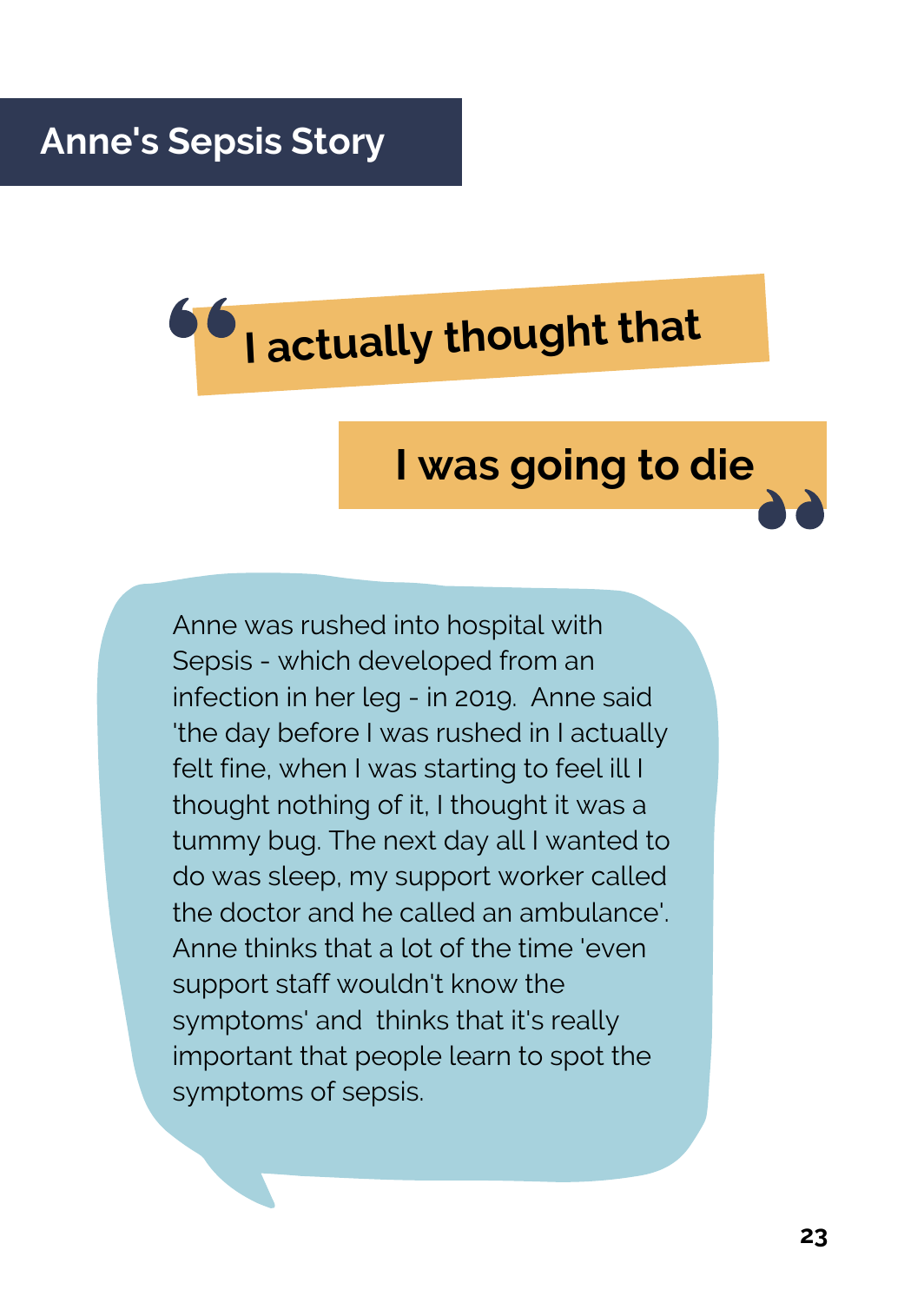### **Symptoms of Pneumonia**

**If the person you suppor<sup>t</sup> has any of these symptoms, you should contact their GP or 111:\***

- A coug<sup>h</sup> that can be either dry or phlegmy
- Rapid and shallow breathing, even when resting
- A rapid heartbeat
- A high temperature, and is sweating or shivering
- Feeling generally unwell
- A loss of appetite
- Chest pain
- Joint and muscle pain
- Headaches



#### **You should call 999 if the person:\***

**Scan here to find out more about pneumonia**

- Is coughing up blood
- Is struggling to breathe
- Has blue lips or a blue face
- **Feels cold and sweaty with pale or blotchy skin**
- Has <sup>a</sup> rash that does not fade when you roll <sup>a</sup> glass over it
- Collapses or faints
- **Becomes confused or drowsy**
- Has stopped peeing, or is peeing much less than usual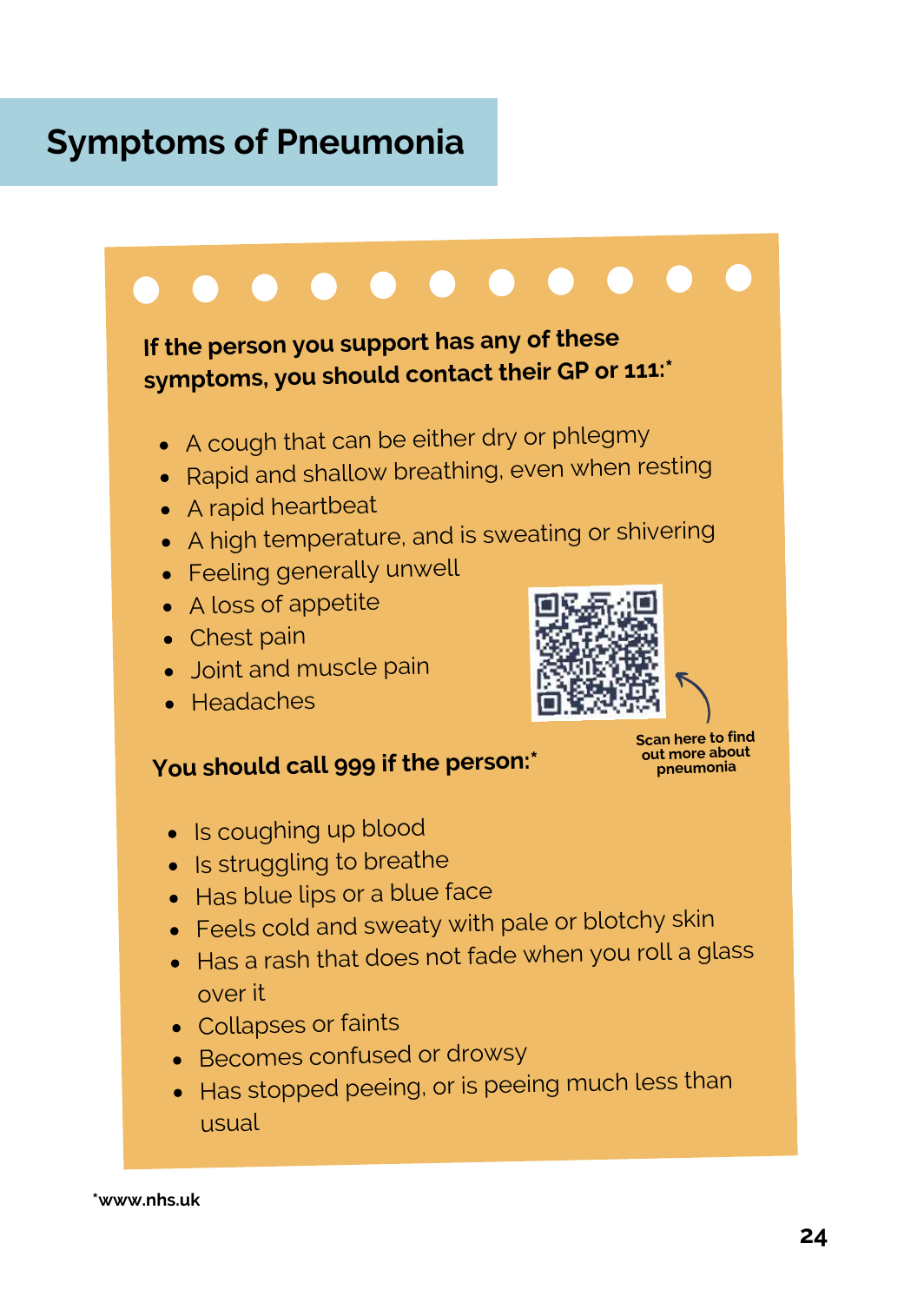If the person is experiencing any of the following symptoms, it could be a sign they are ill:

- Increased agitation
- Being withdrawn
- Altered sleep pattern
- Increased tiredness
- Being very restless
- $\bullet$  Pain
- Confusion
- Shortness of breath
- Not passing urine
- Unsteady when walking
- Increased anxiety

You should seek medical advice if the person you support has any of these symptoms. Contact <sup>111</sup> or the person's GP immediately.

**Always ask the person you support 'how are you today?'**



**tool to recognise deterioration**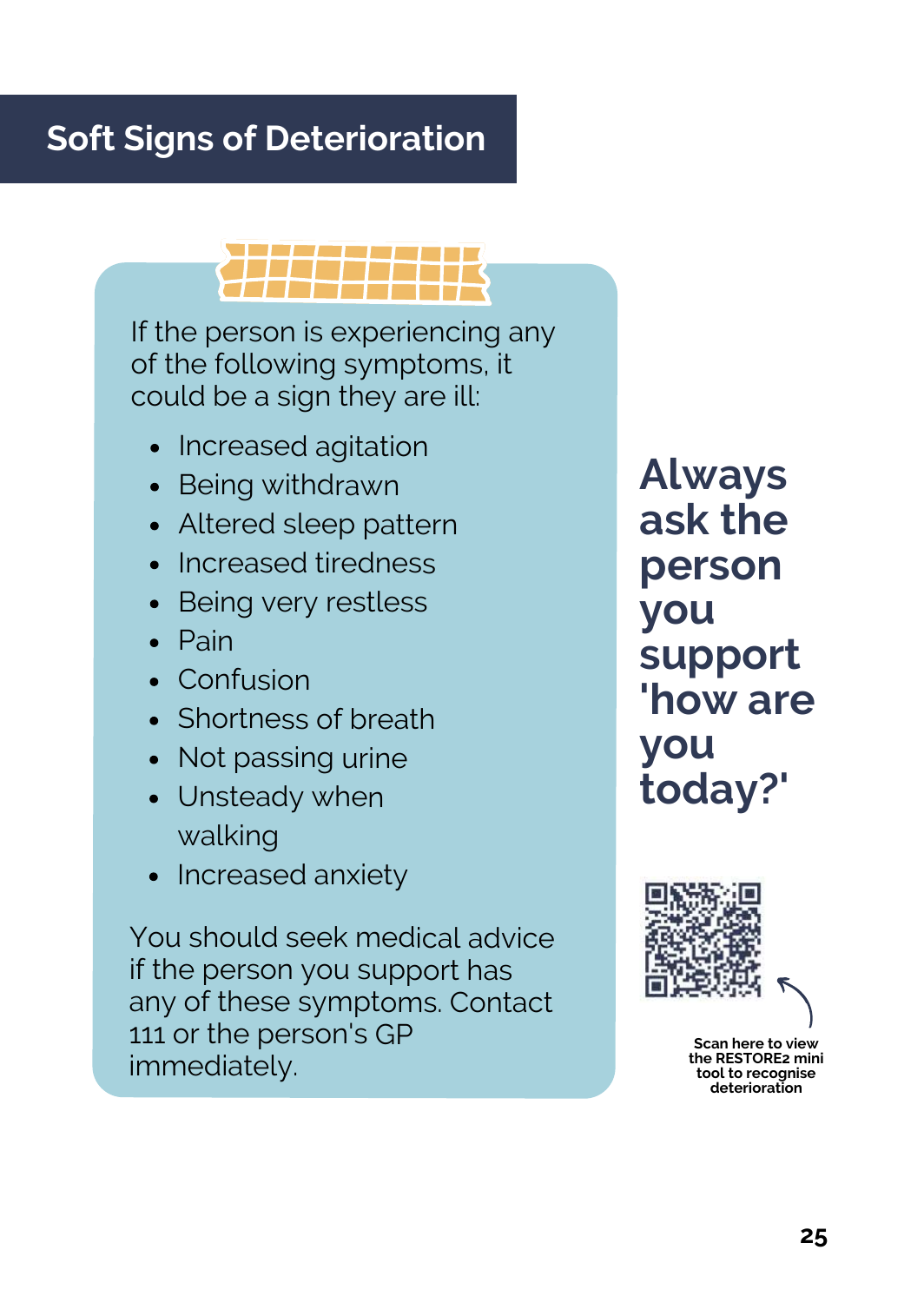# **Step 5: The Mental Capacity Act**

**The Mental Capacity Act (MCA), 2005** is a law designed to empower people to make their own decisions wherever possible. It applies to all people over the age of 16 in England and Wales.

 $\gamma \rightarrow \gamma \gamma$ 

Sometimes people assume that just because a person has a learning disability, they are not capable of making complex decisions for themselves - this includes decisions about health, health care and treatment. We want people with learning disabilities to know their rights under the MCA, so they are empowered to make decisions about their own health. On some occasions, the person you support may not have the capacity to make a particular decision. We want people to be able to ensure the correct process is followed when somebody cannot make a decision for themselves.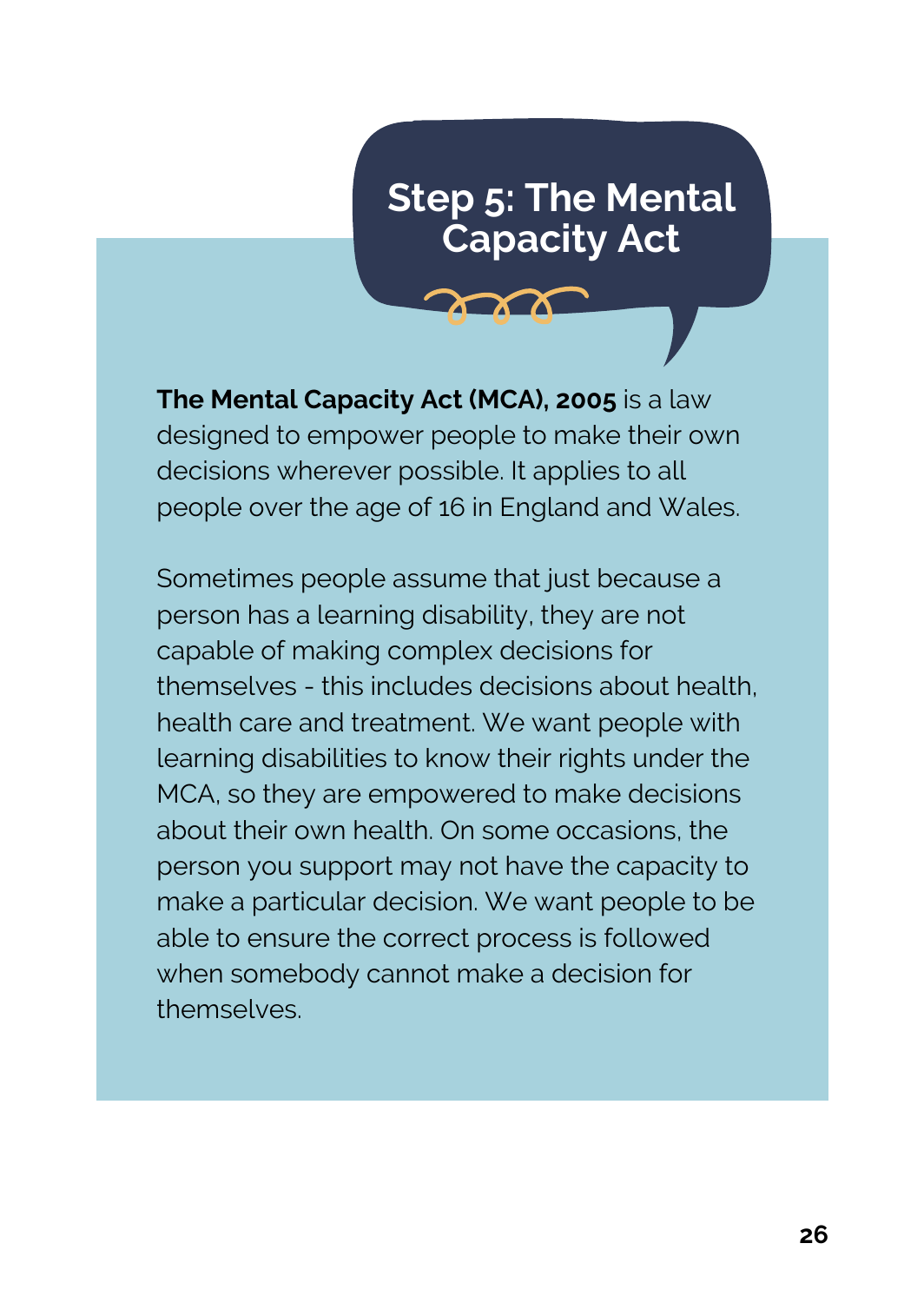**The Mental Capacity Act says to be able to make a decision you must be able to:**

> **Understand** the information needed to make a decision

**Retain** the information needed to make a decision

**Weigh Up**

the information available to make a decision

**Communicate**

the decision by any method of communication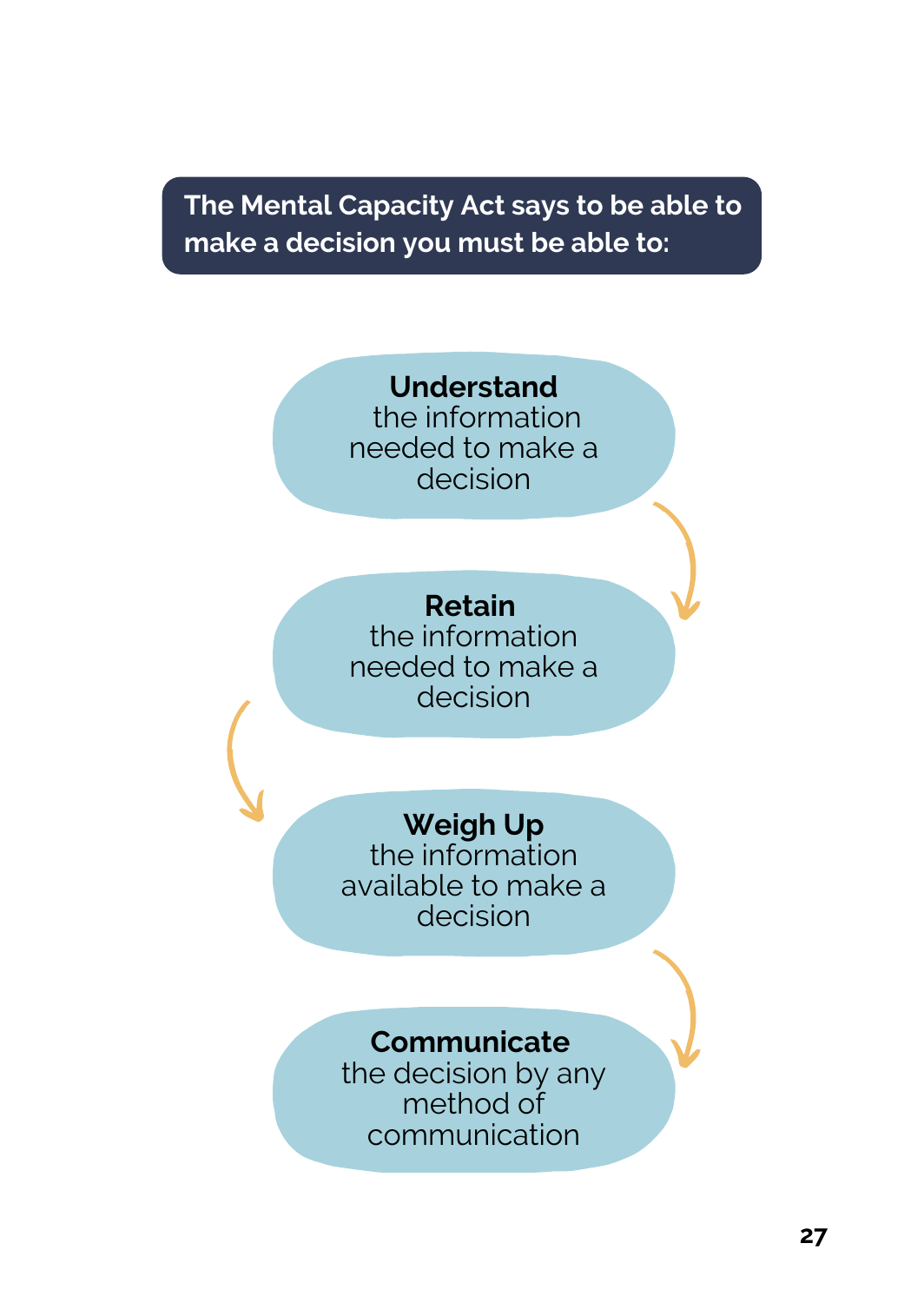The Mental Capacity Act covers all decision making, from everyday decisions like choosing what to wear, to life-changing decisions like choosing to ge<sup>t</sup> married. It has <sup>5</sup> principles:

**Presume capacity** - all adults have the right to make their own decisions unless they are found to lack capacity to do so

**People should be supported to make their own decisions** - all steps to help <sup>a</sup> person make <sup>a</sup> decision for themselves should be taken

**Unwise decisions** - all adults have the right to make decisions others might think are unwise or unusual, this doesn't mean <sup>a</sup> person lacks capacity

**Best interest** - when <sup>a</sup> person lacks capacity to make <sup>a</sup> decision, any decision made for them must be in their best interest

**Least restrictive option** - any best interest decisions must take account of all the circumstances, and take the least restrictive course of action available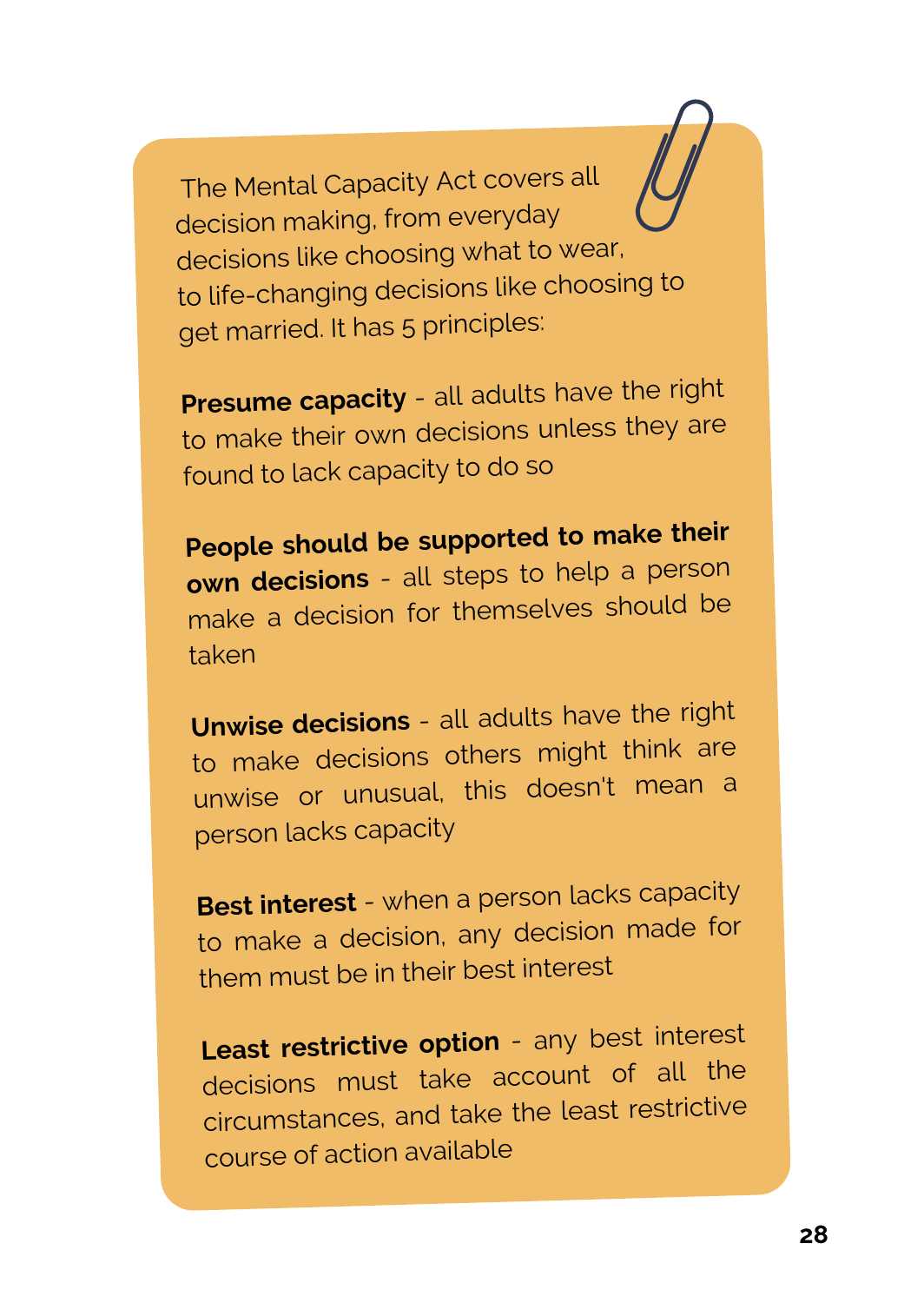We should support people with learning disabilities to make all decisions for themselves, however complex. If <sup>a</sup> person is finding it difficult to make <sup>a</sup> decision, you should take all steps possible to support them to make the decision for themselves before assuming they lack capacity. You should:

- Communicate with the person in the best way to help them understand
- Give the person all the relevant information they need to make the decision
- Provide information on alternative options
- Present the information in a way that's easier for the person to understand (easy read, talking to <sup>a</sup> person they are comfortable with, pictures etc.)
- Is there anybody who can help communicate the information such as <sup>a</sup> particular family member or other supporter?
- Is there is a particular time of day when the person's understanding might be better?
- Consider whether there are locations where the person might feel more comfortable to make the decision
- Consider if you could delay the decision until the person is more able to make it (capacity can fluctuate)



**Scan here to find out about what happens when <sup>a</sup> person can't make <sup>a</sup> certain decision**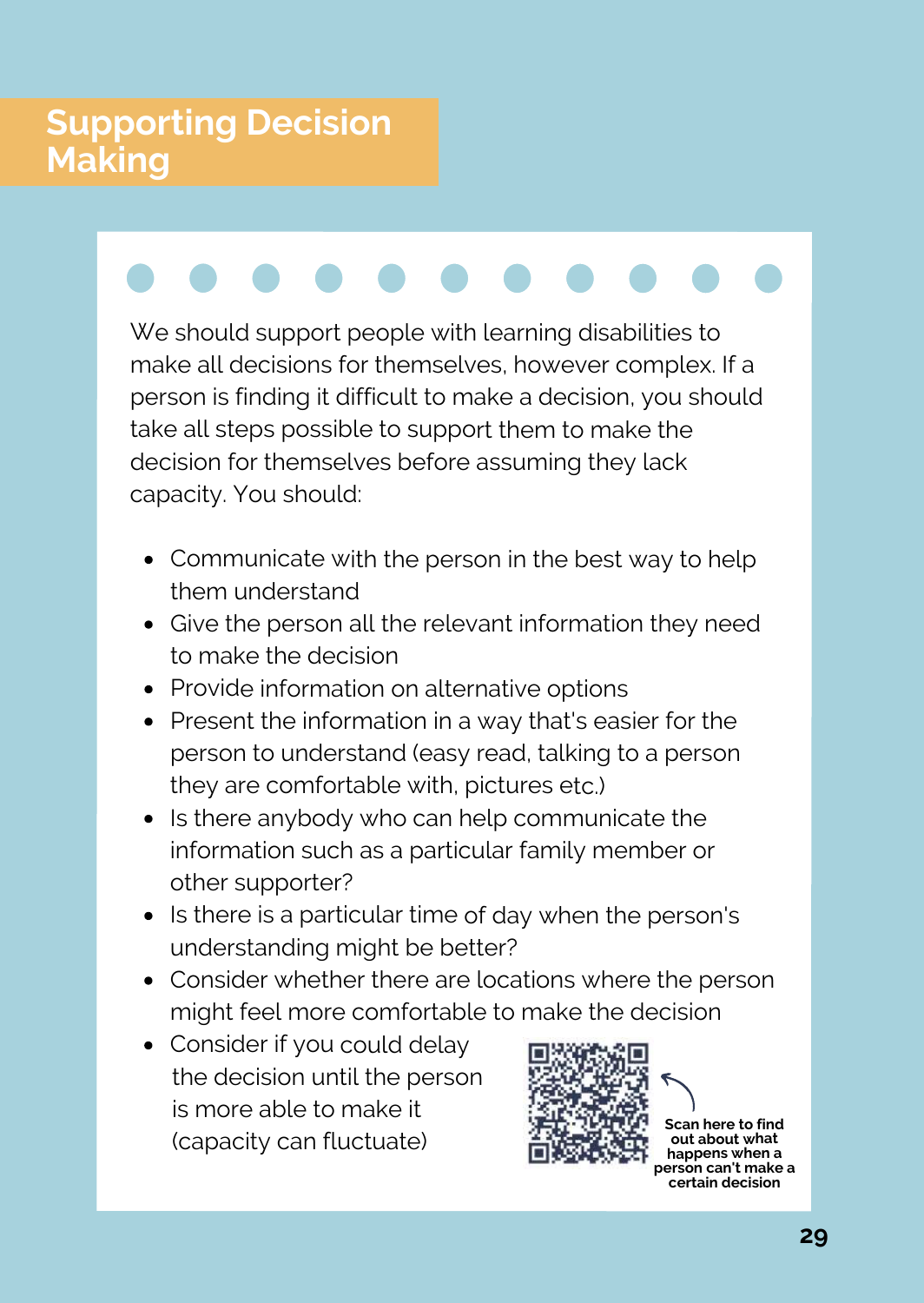## **Patrick's Story**

**This story might be upsetting to some people so please read it with caution.**

In 2018 Patrick, who had a learning disability, went into hospital and later passed away. Before getting ill Patrick loved spending time in his home, and sometimes enjoyed visiting other people or going out for a meal. We spoke with one of Patrick's support workers about how he was treated in hospital.

Patrick went into hospital with a bad chest infection and while he was there his condition got worse, but nobody expected him to pass away. After a long time in hospital Patrick wasn't getting any better. When his supporters spoke to hospital staff, they were told that he wasn't likely to pull through. At times his supporters felt as though the hospital had given up on Patrick. When Patrick went into hospital a 'do not attempt resuscitation' order had been placed on him by a doctor at the hospital, meaning that if his heart stopped beating, CPR would not be attempted. This decision was made without any discussions with his support workers taking place. When his support workers found out about the 'do not attempt resuscitation' order, they challenged it and it was eventually revoked. Initially, the medical staff had decided not to give Patrick any antibiotics to treat his infection, because they thought the side-effects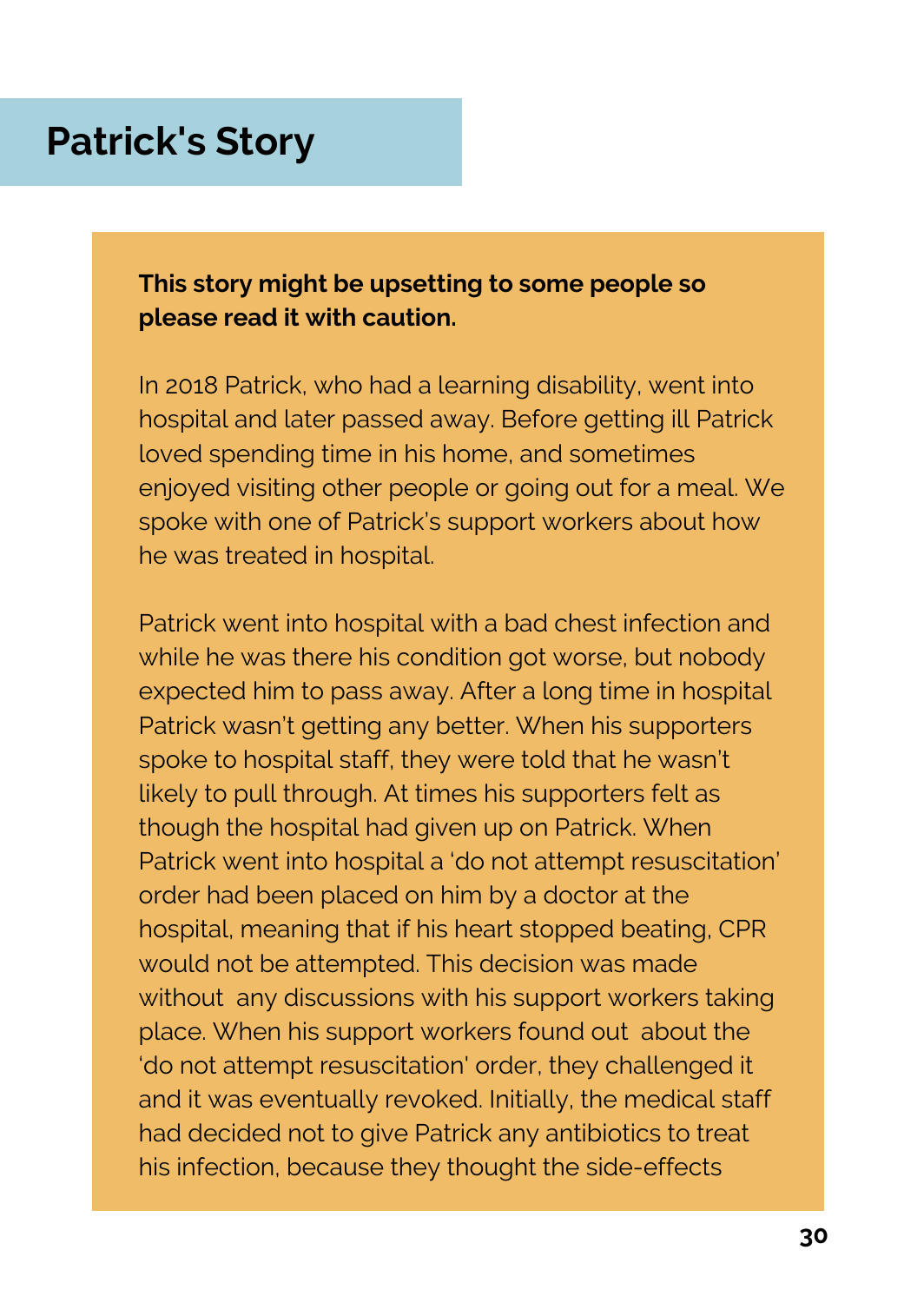outweighed the benefits. His supporters fought for the staff treating Patrick to do everything they could to help him, and eventually they did start to try antibiotics to treat Patrick's infection.

While he was in hospital, Patrick moved wards and rooms multiple times. Although a copy of his hospital passport went with him into hospital, it was felt by his support staff that all this moving about meant that important information about Patrick was not passed on to all the medical staff involved in his care. Patrick communicated without words, and sometimes hospital staff would talk in front of him like he couldn't hear them, or understand what they were saying. Before going into hospital, Patrick loved to walk around his house, going in and out of the different rooms – he was on his feet a lot. In hospital, Patrick spent all of his time in his bed. There were staff on the ward who didn't even know Patrick had been mobile before going into hospital.

Eventually, his support workers decided to put photos of Patrick before he was ill around his room – one was of him standing in his garden – so people knew that he had not always been stuck in bed. Patrick's support team had regular meetings with his physiotherapists to put plans in place for improving Patrick's mobility and welfare. At one point, Patrick began to get physio to help him regain his mobility, and he was able to occasionally walk up and down the corridor with support. Despite Patrick's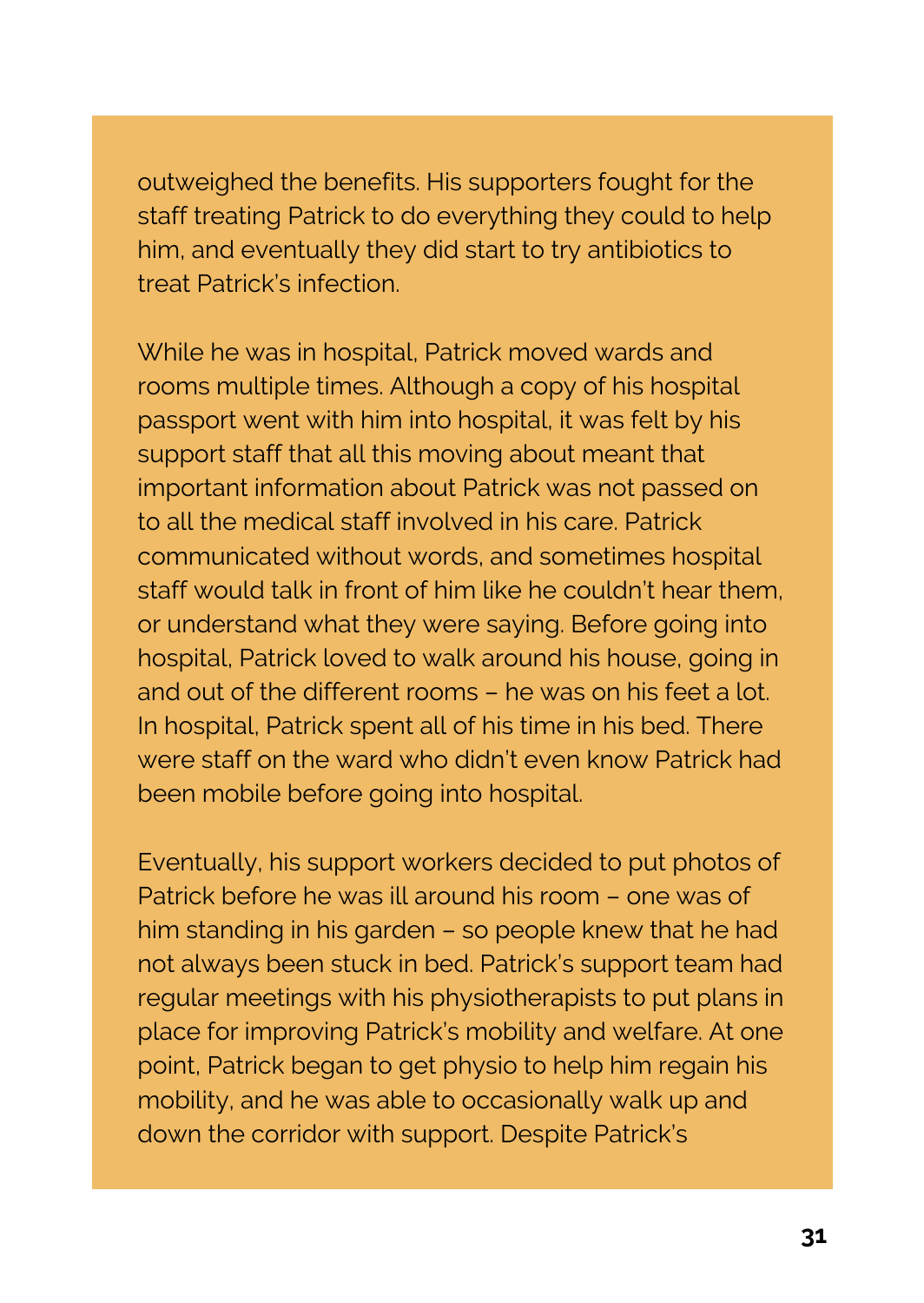improvements, he developed other infections which set back his recovery.

Although Patrick was still unwell, hospital staff began to make plans for his future for if he became well enough to leave the hospital, without involving any of his support workers. Patrick would require much more support than before, and because his mobility had declined the decision was made that Patrick would not go home and go into a nursing home instead. None of Patrick's supporters believed this was the right decision for him. Patrick's supporters knew that he would not be happy in a nursing home where other people might not understand him. Patrick loved his home and was comfortable there. His supporters got everyone they needed involved including an Independent Mental Capacity Advocate, a hospital social worker, and a Community Learning Disability Nurse. Together they fought for Patrick's best interests and for his right to go home.

Unfortunately, Patrick got another infection and his chest continued to get worse. He died in hospital five months after he was admitted aged 65, and never got to return home. Patrick's support team were with him every day that he was in hospital. In its Long Term Plan, the NHS has committed to training it's staff on supporting people with learning disabilities, which means that - hopefully cases like Patrick's can be avoided in the future.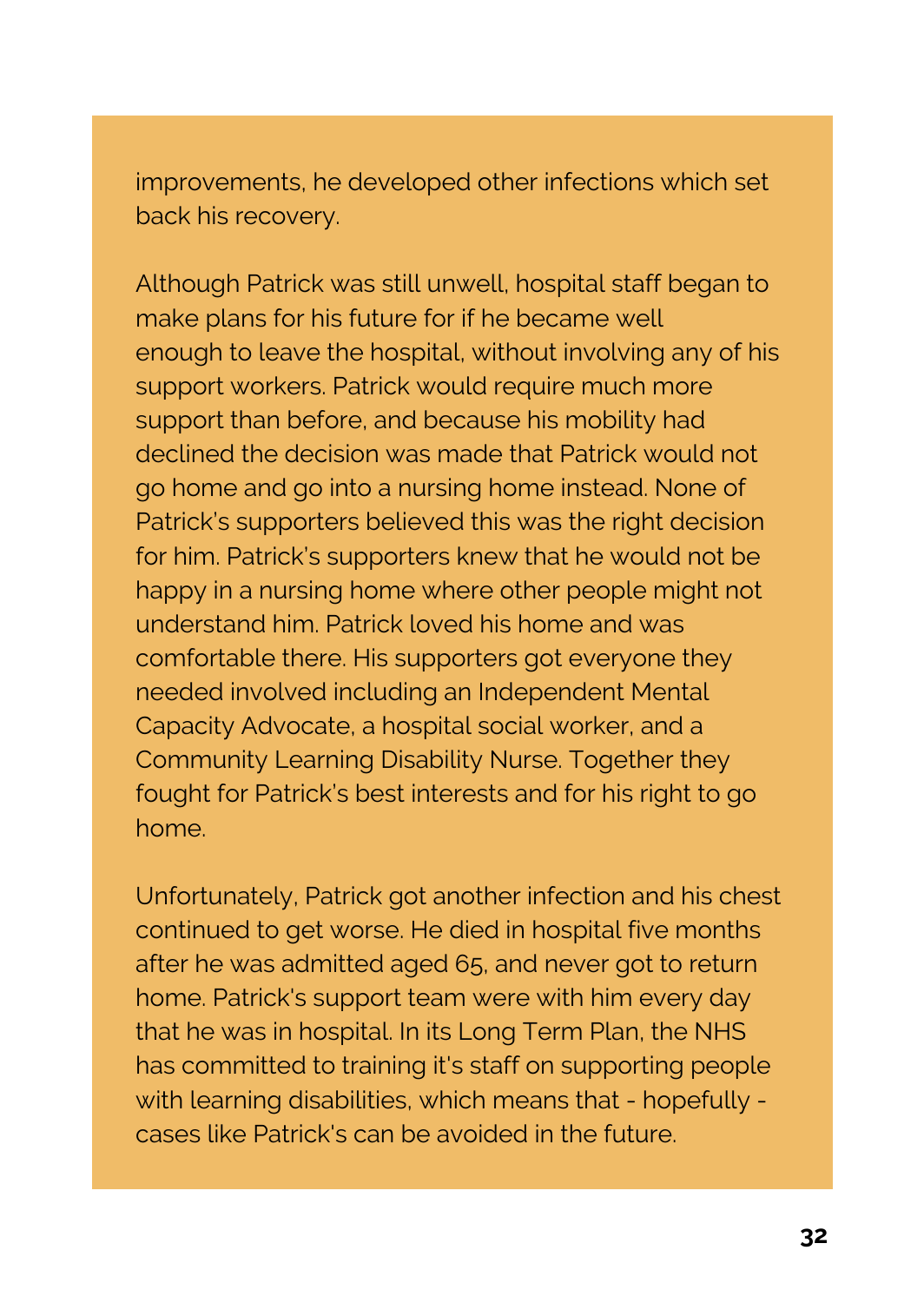# **A Bit About Us: Options**

Options for Supported Living is <sup>a</sup> Merseyside-based charity that supports people with learning disabilities, autism and acquired brain injuries across Liverpool, Sefton and the Wirral. Our vision for the future is 'a better world where people with disabilities contribute as unique and valued members of dynamic and inclusive communities'. We're passionate about supporting people to live their lives to the full, and think that having good health is <sup>a</sup> really important part of this. We believe that everybody is entitled to good health, which is why developing the 5 Steps to Health project has been so important to us.

The production of this booklet was funded by NHS England. We have worked alongside many people in the process of developing the 5 Steps to Health project, including people we support, members of Mencap Wirral, Mencap Sefton and Liverpool and Blue Room Liverpool. We would like to thank everyone who has contributed to the booklet by sharing ideas, feedback, artwork and stories.

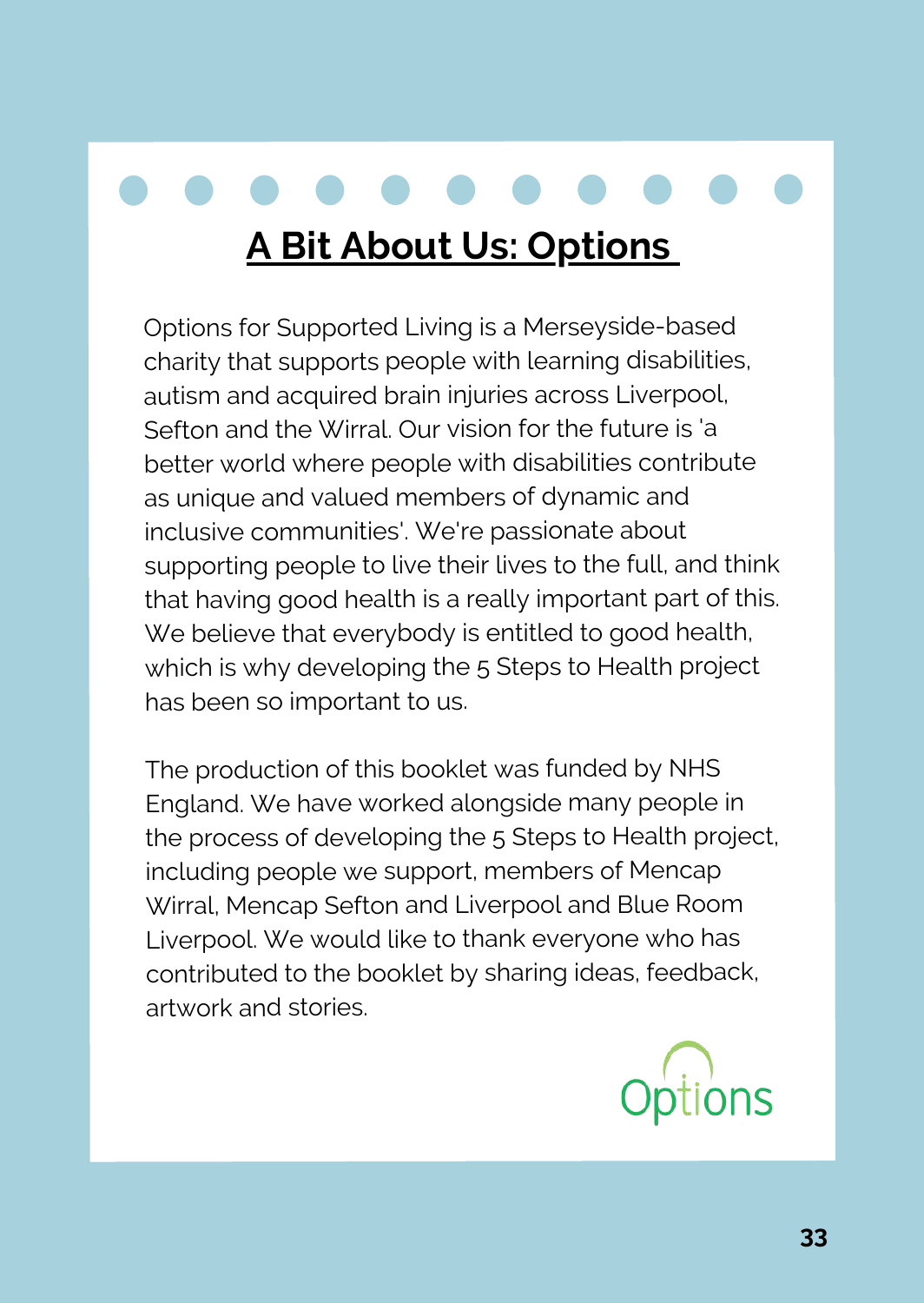